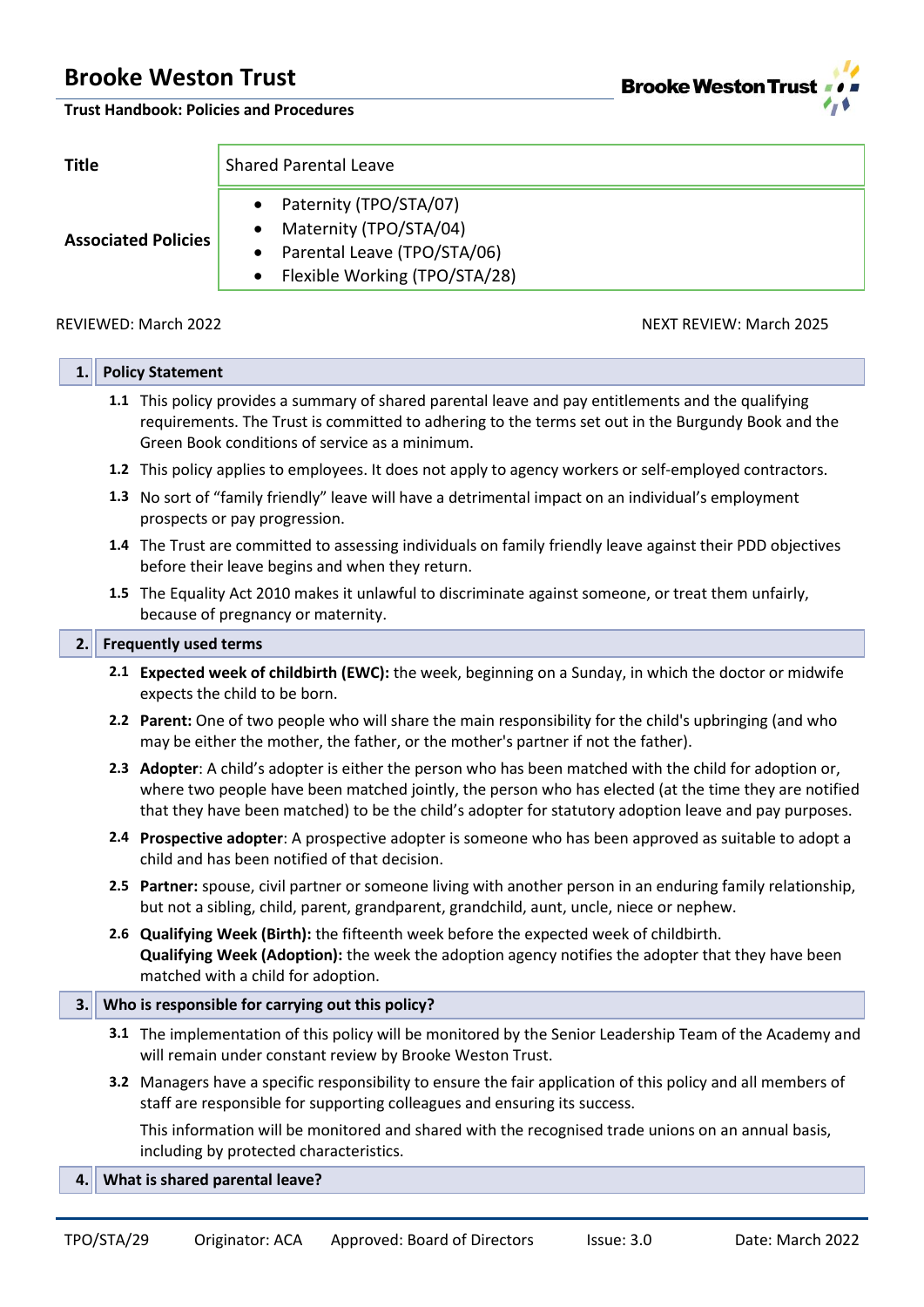

# **Trust Handbook: Policies and Procedures**

**4.1** Shared parental leave (SPL) is a form of leave that gives a parent and their partner more flexibility in how to share care of their child in the first year after birth/ after the child is placed with them than simply taking maternity / adoption / maternity support leave. Assuming they are both eligible, they will be able to choose how to split available leave between them and can decide to be off work at the same time or at different times. They may be able to take leave in more than one block. SPL must end no later than one year after the birth of a child/after the child is placed with them, and any SPL not taken by the child's first birthday is lost.

### **5. Entitlement**

- **5.1** An employee is entitled to SPL in relation to the birth of a child if:
	- a) they are the child's mother, and share the main responsibility for the care of the child with the child's father (or their partner, if the father is not their partner);
	- b) they are the child's father and share the main responsibility for the care of the child with the child's mother; or
	- c) they are the mother's partner and share the main responsibility for the care of the child with the mother (where the child's father does not share the main responsibility with the mother).
	- d) an adoption agency has placed a child with an Adopter for adoption and they intend to share the main responsibility for the care of the child with their partner
- **5.2** The following conditions must be fulfilled:
	- a) They must have at least 26 weeks continuous employment with the Trust by the end of the Qualifying Week, and still be employed by the Trust in the week before the leave is to be taken;
	- b) Their partner must have worked (in an employed or self-employed capacity) in at least 26 of the 66 weeks before the EWC and had average weekly earnings [as indicated in the regulations;](https://www.gov.uk/shared-parental-leave-and-pay) and
	- c) They and their partner must give to their respective employers the necessary statutory notices and declarations as summarised below, including notice to end any maternity leave, statutory maternity pay (SMP), maternity allowance (MA), adoption leave, or statutory adoption pay (SAP).
- **5.3** For births the total amount of SPL available is 52 weeks, less the weeks spent by the child's mother on maternity leave (or the weeks in which the mother has been in receipt of SMP or MA if they are not entitled to maternity leave).
- **5.4** The mother cannot start SPL until after the compulsory maternity leave period, which lasts until two weeks after the birth. After these 2 weeks the mother can curtail her maternity leave and convert the balance of any leave remaining into shared parental leave. Section 7 covers this in more detail.
- **5.5** For adoptions the total amount of SPL available is 52 weeks, less the weeks of adoption leave taken by the primary adopter (or the weeks in which the primary has been in receipt of SAP if they were not entitled to adoption leave).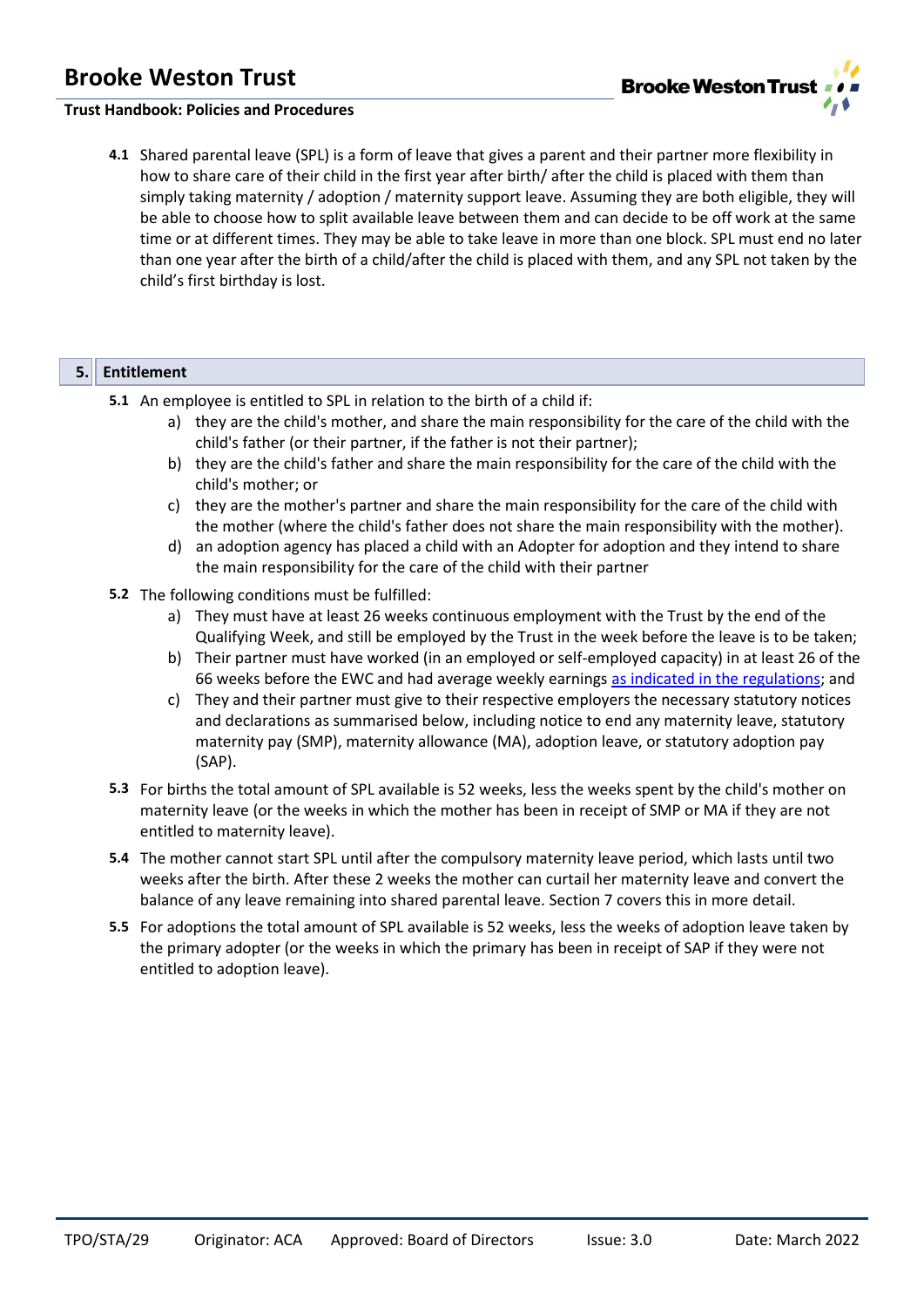**Trust Handbook: Policies and Procedures**



# **6. Opting in to shared parental leave and pay**

- **6.1 For Births** Not less than eight weeks before the date they intend the SPL to start, they must give their employer a written Notice to Opt-In to Shared Parental Leave scheme (Appendix 1a) giving:
	- a) their full name and the full name of their partner;
	- b) if they are the child's mother, the start and end dates of their maternity leave;
	- c) if they are the child's father or the mother's partner, the start and end dates of the mother's maternity leave, or if she is not entitled to maternity leave, the start and end dates of any SMP or MA period;
	- d) the total SPL available, which is 52 weeks minus the number of weeks' maternity leave, SMP or MA period taken or to be taken;
	- e) how many weeks of the available SPL will be allocated to the employee and how many to the partner. (They can change the allocation by giving their employer further written notice, and they do not have to use their full allocation);
	- f) if they are claiming statutory shared parental pay (ShPP), the total ShPP available, which is 39 weeks minus the number of weeks of the SMP or MA period taken or to be taken);
	- g) how many weeks of available SPP will be allocated to the employee and how many to their partner. (They can change the allocation by giving their a further written notice, and they do not have to use their full allocation);
	- h) an indication of the pattern of leave they are thinking of taking, including suggested start and end dates for each period of leave . This indication will not be binding at this stage, but they should give the employer much information as they can about their future intentions; and
	- i) declarations by the employee and their partner that they meet the statutory conditions for entitlement to SPL and SPP (see Appendix 1a)
- **6.2 For Adoptions**  Not less than eight weeks before the date they intend their SPL to start, they must give their employer a written Notice to Opt-In to Shared Parental Leave scheme (Appendix 1b) giving:
	- a) their full name and the full name of their partner;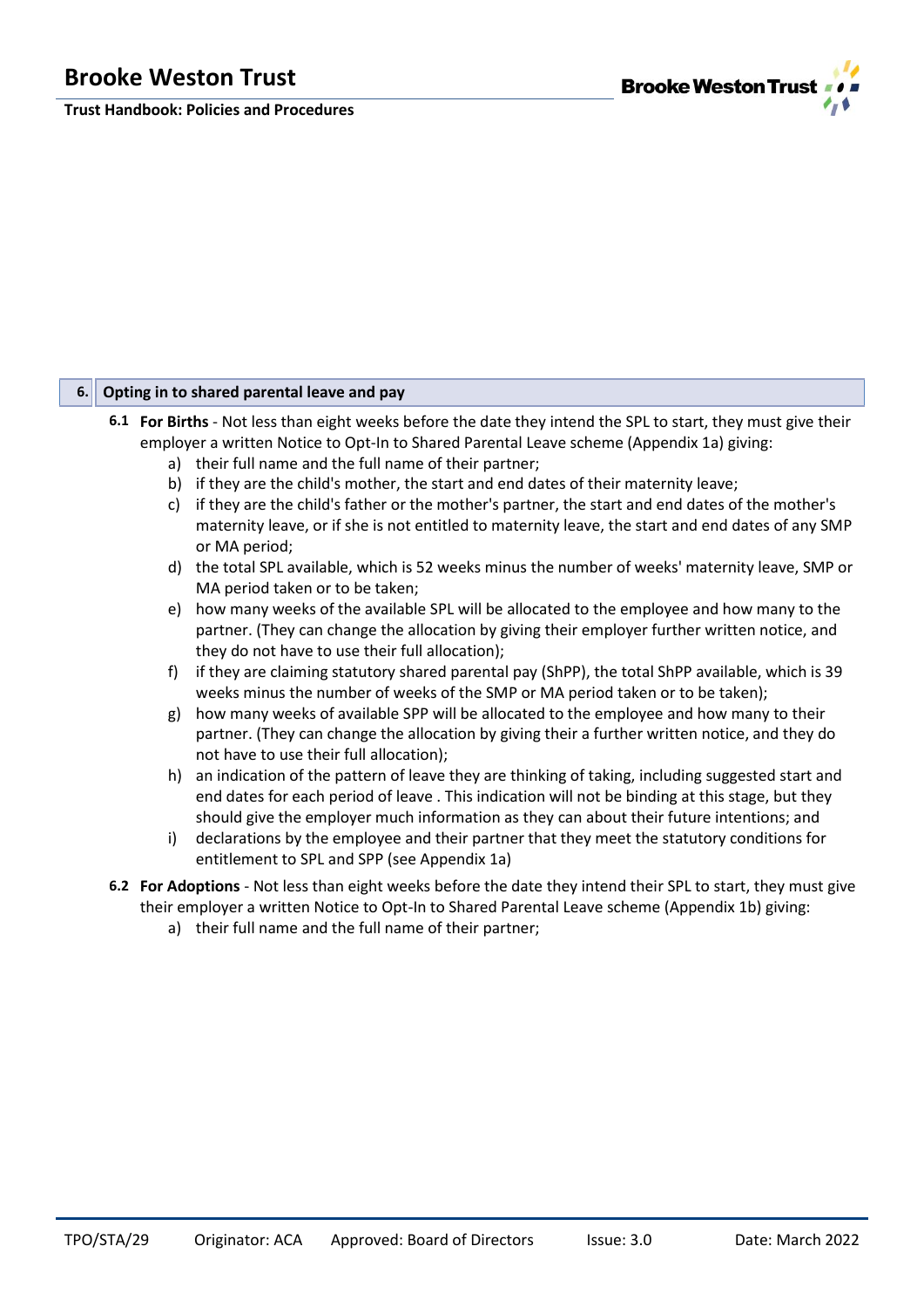

**Trust Handbook: Policies and Procedures**

- b) if they are taking adoption leave, their adoption leave start and end dates;
- c) if they are not taking adoption leave, their partner's adoption leave start and end dates, or if their partner is not entitled to adoption leave, the start and end dates of their SAP;
- d) the total SPL available, which is 52 weeks minus the number of weeks adoption leave or SAP taken or to be taken by the employee or their partner;
- e) how many weeks of the available SPL will be allocated to them and how many to their partner (they can change the allocation by giving the employer a further written notice, and they do not have to use their full allocation);
- f) if they are claiming statutory shared parental pay (ShPP), the total ShPP available, which is 39 weeks minus the number of weeks of SAP taken or to be taken) payable during the 52 weeks following the date of adoption;
- g) how many weeks of the available ShPP will be allocated to the employee and how many to their partner (they can change the allocation by giving the employer a further written notice, and they do not have to use your full allocation);
- h) an indication of the pattern of leave they are thinking of taking, including suggested start and end dates for each period of leave (see paragraphs 11, 12 and 13 for information on taking leave). This indication will not be binding at this stage, but they should give the employer much information as they can about their future intentions; and
- i) declarations by the employee and their partner that they both meet the statutory conditions to enable them to take SPL and SPP (see Appendix 1b).

# **7. Ending your maternity leave / adoption leave**

- **7.1** If an employee is taking (or intending to take) maternity or adoption leave and wants to opt-in to the SPL scheme, they should give us at least eight weeks written notice to end their maternity/adoption leave early (a curtailment notice) (see Appendix 2a/2b) before they can take SPL, although schools may apply their discretion with these time scales.
- **7.2** The notice must state the date their maternity/adoption leave will end. They can give the notice before or after the birth, but they cannot end their maternity leave until at least two weeks after birth. They can give the notice before or after adoption leave starts, but they must take at least two weeks adoption leave.
- **7.3** They must also give their employer, at the same time as the curtailment notice a- Notice to Opt-in to Shared Parental Leave scheme (Appendix 1a/1b) or a written declaration that their partner has given their employer an opt-in notice and that they have given the necessary declarations in that notice.
- **7.4** For Births Their partner may be eligible to take SPL from their employer before your maternity leave ends, provided the employee has given the employer the curtailment notice. For Adoptions - If their partner is eligible to take SPL from their employer, they cannot start it until the employee has given the employer their curtailment notice.
- **7.5** The curtailment notice is usually binding and cannot be revoked. An employee can only revoke a curtailment notice if maternity/adoption leave has not yet ended and one of the following applies:
	- a) if they realise that neither them or their partner are in fact eligible for SPL or ShPP, they can revoke the curtailment notice in writing up to eight weeks after it was given;
	- b) if they gave the curtailment notice before giving birth, they can revoke it in writing up to eight weeks after it was given, or up to six weeks after birth, whichever is later; or
	- c) if their partner has died.

However schools may apply their discretion within these areas.

- **7.6** Once an employee revokes a curtailment notice they cannot submit a second curtailment notice, unless the revocation was given in the circumstances in the paragraph above.
- **8. Ending your partner's maternity / adoption leave or pay**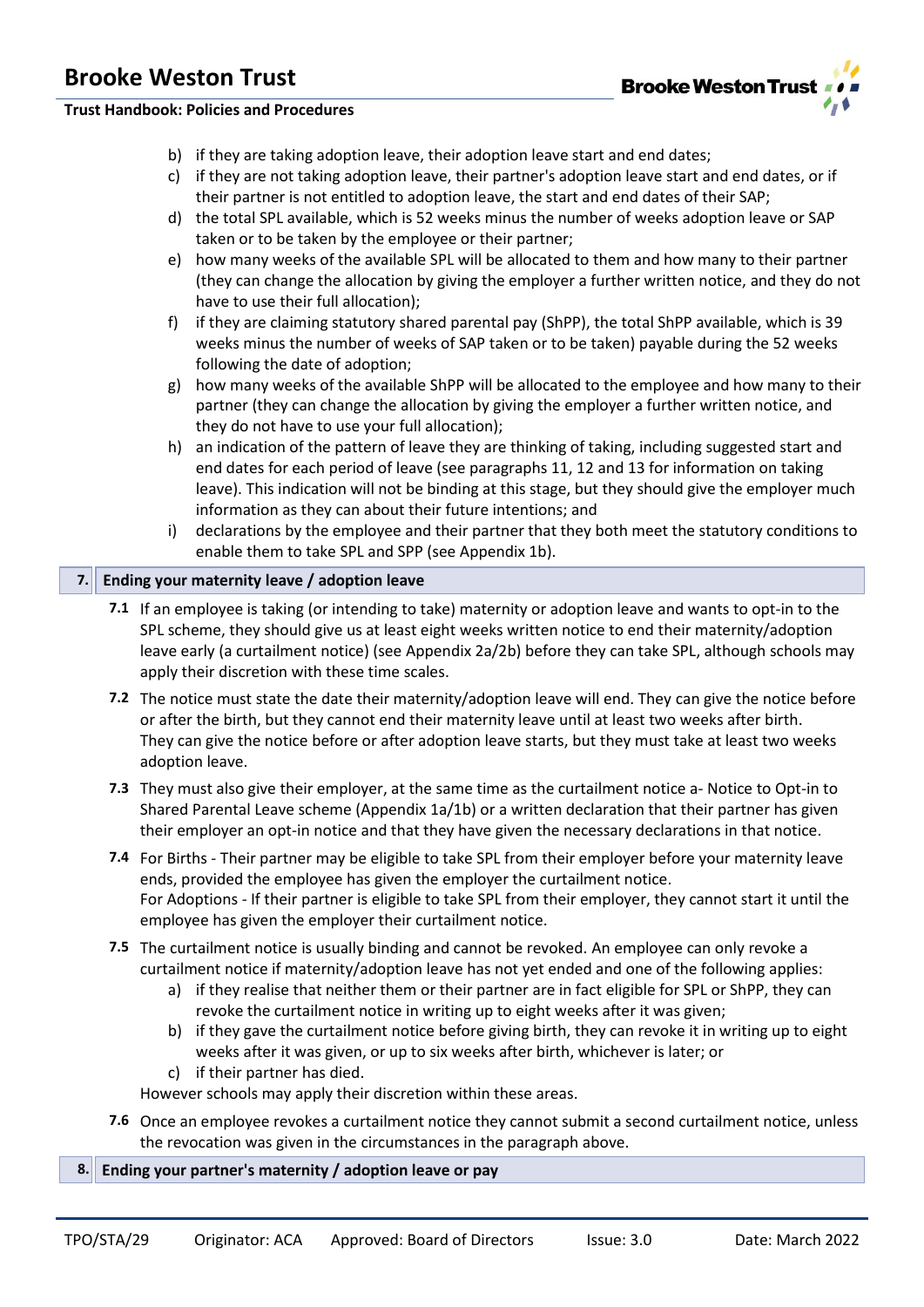

# **Trust Handbook: Policies and Procedures**

- **8.1** If the employee is not the mother and the mother is still on maternity leave or claiming SMP or MA, they will only be able to take SPL once the mother has either:
	- a) returned to work;
	- b) given her employer a curtailment notice to end her maternity leave;
	- c) given her employer a curtailment notice to end her SMP (if she is entitled to SMP but not maternity leave); or
	- d) given the benefits office an ending maternity leave early (curtailment notice) to end her MA (if she is not entitled to maternity leave or SMP).
- **8.2** If the employees partner is taking adoption leave or claiming SAP from their employer, the employee will only be able to take SPL once their partner has either:
	- a) returned to work;
	- b) given their employer a curtailment notice to end adoption leave; or
	- c) given their employer a curtailment notice to end SAP (if they are entitled to SAP but not adoption leave).

### **9. Evidence of Entitlement**

- **9.1** An employee must also provide on request:
	- a) A copy of the birth certificate (or if they have not yet obtained a birth certificate, a signed declaration of the child's date and place of birth); or
	- b) One or more documents from the adoption agency showing the agency's name and address and the expected placement date; and
	- c) The name and address of your partners employer (or a declaration that they are selfemployed).

# **10. Discussions regarding Shared Parental Leave**

- **10.1** If an employee is considering taking SPL they are encouraged to contact their line manager to arrange an informal discussion as early as possible regarding their potential entitlement, to talk about their plans and to enable the Academy to support them. This meeting is no way intended to discourage employees from taking SPL, but is a chance to talk through the forms and information needed.
- **10.2** Their line manager may upon receiving a notification of entitlement to take SPL seek to arrange an informal discussion with the employee to talk about their intentions and how they expect to use their SPL entitlement.
- **10.3** Upon receiving a Notice to Opt–In to the Shared Parental Leave scheme form (Appendix 1a/1b), the employer will usually arrange a meeting to discuss it. Where a notice is for a single period of continuous leave (a period of a number of weeks taken in a single unbroken period of leave), or where a request for discontinuous leave (where an employee intends to return to work between periods of leave) can without further discussion be approved, a meeting may not be necessary.
- **10.4** Where a meeting is arranged it will take place in private and be arranged in advance. If the initial date is problematic then another date will be arranged if possible. If an alternative date cannot be arranged then a discussion may take place over the telephone.
- **10.5** At the meeting the employee may, be accompanied by a workplace colleague or a trade union representative.
- **10.6** The purpose of the meeting is to discuss in detail the leave proposed and what will happen while they are away from work. Where it is a request for discontinuous leave the discussion may also focus on how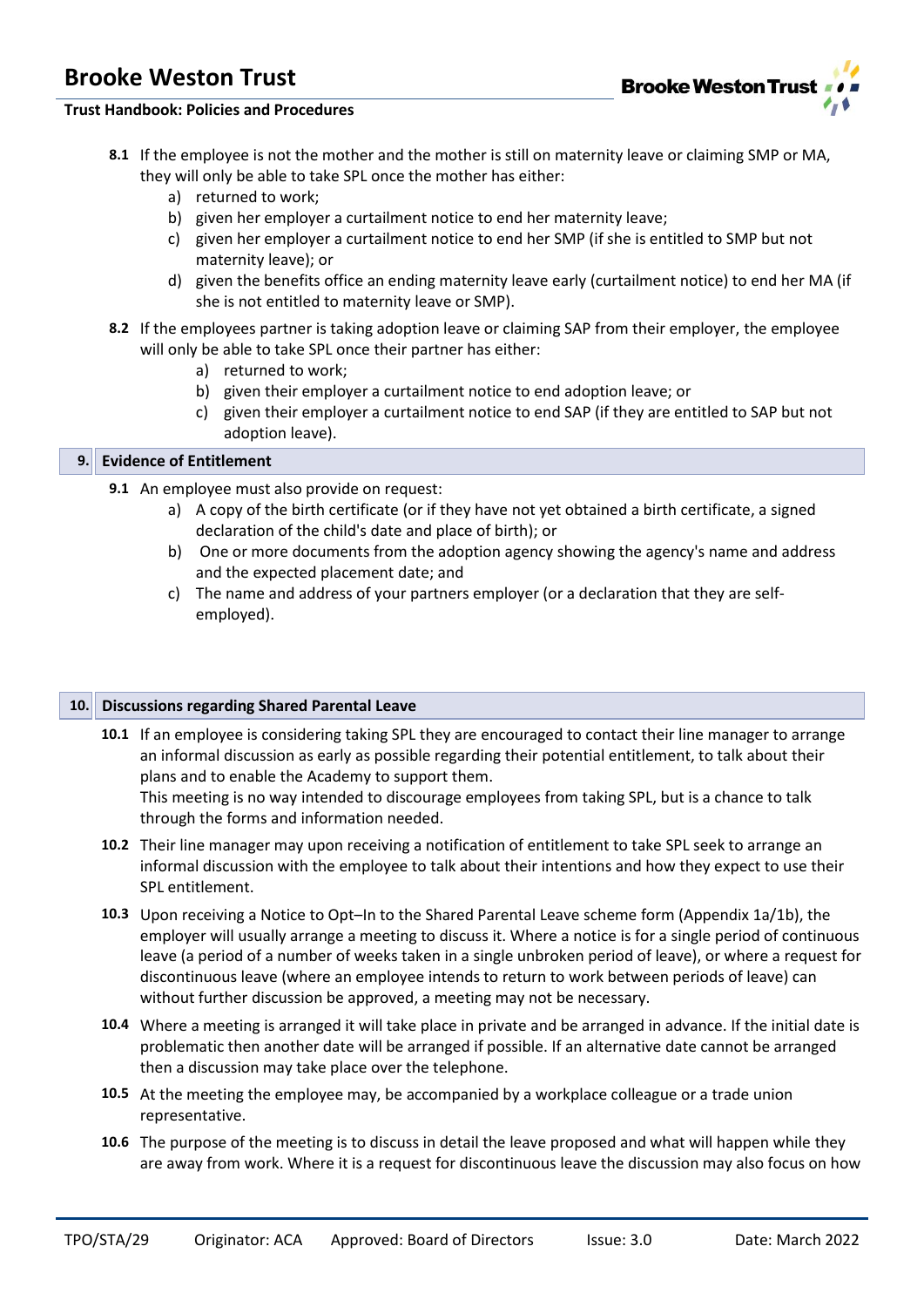

# **Trust Handbook: Policies and Procedures**

the leave proposal could be agreed, whether a different arrangement would be agreeable to the employee and the employer and what the outcome may be if no agreement is reached.

**10.7** Where an employee and their line manager cannot agree on the period of leave to be taken, the employee is able to appeal to the Principal (or executive Principal if the Principal is the line manager).

# **11. Booking your SPL dates**

- **11.1** Having opted into the SPL scheme the employee will need to give Notice of Dates for Shared Parental Leave (see Appendix 3a/3b) telling the employer the start and end dates of their leave. This can be given at the same time as the Opt-In notice (Appendix 1a/1b), or it can be given later, as long as it is given at least eight weeks before the start of the leave. The employee must also state in their Notice of Dates for Shared Parental Leave (Appendix 3a/3b) the dates on which they intend to claim shared parental pay (SPP), if applicable.
- **11.2** If their Notice of Dates for Shared Parental Leave (see Appendix 3a/3b) gives dates for a single period of continuous leave of SPL they will be entitled to take the leave set out in the notice.
- **11.3** The employee can submit up to three periods of Notice of Dates for Shared Parental Leave (Appendix 3a/3b). This may enable them to take up to three separate blocks of SPL (although if they give a notice to vary or cancel a period of leave this will in most cases count as a further Notice of Dates for SPL.
- **11.4** Where an employee and their line manager cannot agree on the period of leave to be taken, the employee is able to appeal to the Principal (or executive Principal if the Principal is the line manager).

### **12. Procedure for requesting discontinuous periods of SPL**

- **12.1** In general, their Notice of Dates for Shared Parental Leave (Appendix 3a/3b) should set out a single continuous block of leave. The Academy may, in some cases, be willing to consider a period of leave notice where the SPL is split into shorter periods (of at least a week) with periods of work in between. It is best for an employee to discuss this with their line manager in advance of submitting any Notice of Dates for Shared Parental Leave (Appendix 3a/3b). This will give the employer more time to consider the request and hopefully agree a pattern of leave from the start.
- **12.2** They must submit a Notice of Dates for Shared Parental Leave (Appendix 3a/3b) setting out the requested pattern of leave at least eight weeks before the requested start date. If the employer is unable to agree to their request straight away, there will be a two-week discussion period. At the end of that period, the employer will confirm any agreed arrangements in writing. If the employer has not reached an agreement, the employee will be entitled to take the full amount of requested SPL as one continuous block, starting on the start date given in their notice (for example, if they requested three separate periods of four weeks each, they will be entitled to one 12-week period of leave). Alternatively, they may:
	- a) choose a new start date (which must be at least eight weeks after their original Notice of Dates for Shared Parental Leave was given), and tell the employer within five days of the end of the two-week discussion period; or
	- b) withdraw their Notice of Dates for Shared Parental Leave within fifteen days of the date of the (in which case it will not be counted and the employee may submit a new one if they choose).
- **12.3** Where the above arrangements are not deemed suitable and the employee and their line manager cannot agree on the period of leave to be taken, the employee is able to appeal to the Principal (or executive Principal if the Principal is the line manager).

### **13. Changing the dates or cancelling your SPL**

**13.1** An employee can cancel a period of leave by notifying the employer in writing at least eight weeks before the start date in the Notice of Dates for Shared Parental Leave (see Appendix 3a/3b).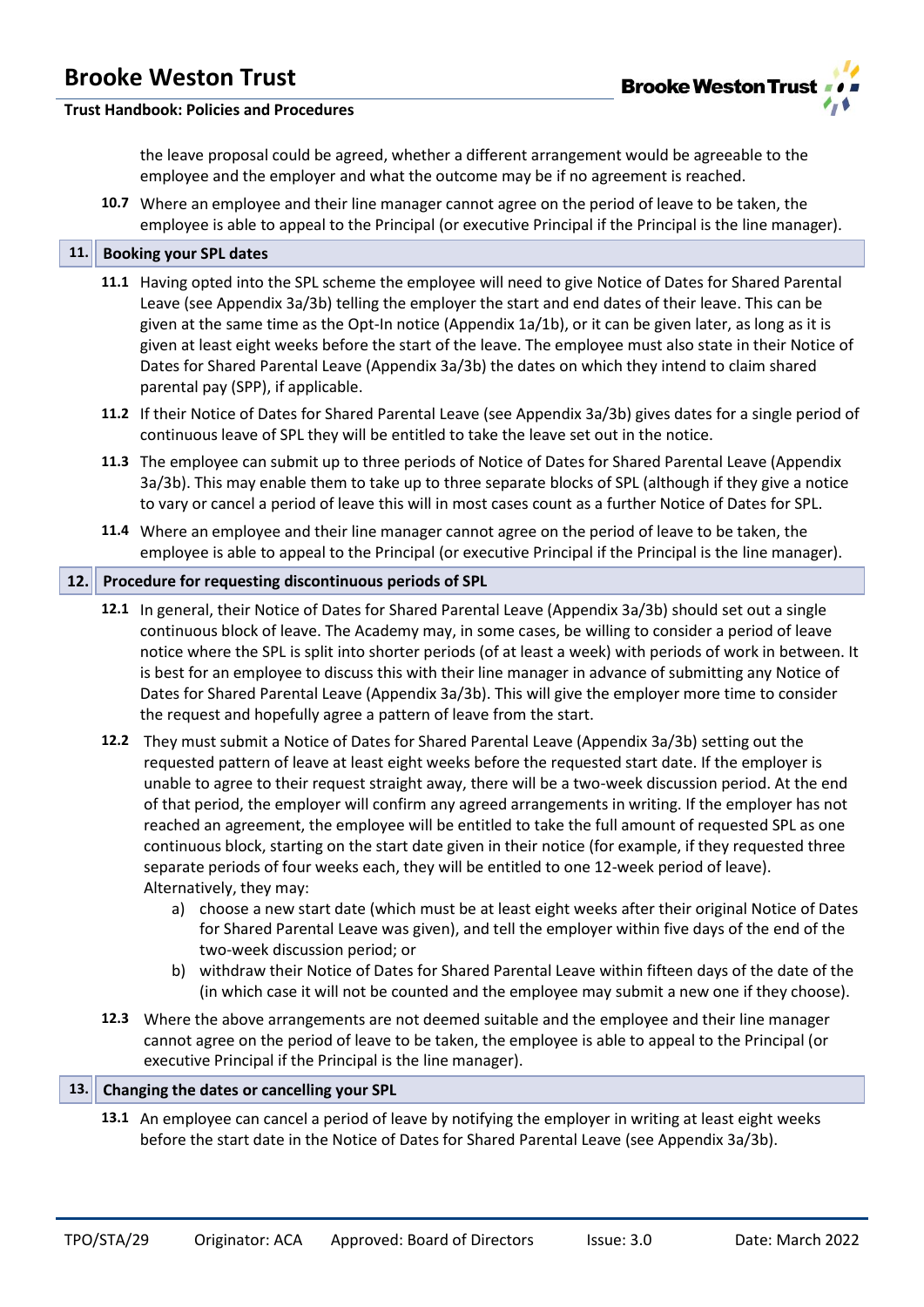

### **Trust Handbook: Policies and Procedures**

- **13.2** They can change the start date for a period of leave, or the length of the period of leave, by notifying their employer in writing at least eight weeks' before the original start date and the new start date, whichever is earlier.
- **13.3** They do not need to give eight weeks' notice if they are changing the dates of your SPL because the child has been born earlier than the EWC, where they wanted to start your SPL a certain length of time (but not more than eight weeks) after birth. In such cases please notify the employer in writing of the change as soon as you can.
- **13.4** They can change the end date for a period of leave by notifying the employer in writing at least eight weeks' before the original end date and the new end date, whichever is earlier.
- **13.5** They can combine split periods of leave into a single continuous period of leave by notifying the employer in writing at least eight weeks before the start date of the first period, or in writing at least eight weeks before the original end date if the leave has already commenced.
- **13.6** They can request that a continuous period of leave be split into two or more discontinuous periods with periods of work in between. The employer will consider any such request as set out above.
- **13.7** A notice to cancel or change a period of leave will count as one of the employees three Notices of Dates for Shared Parental Leave , unless:
	- a) A Notice of Dates for Shared Parental Leave (see Appendix 3a/3b) requesting a discontinuous period of SPL is withdrawn by the employee on or before the fifteenth day after the notice was given;
	- b) The variation is a result of the child being born earlier or later than the EWC;
	- c) The variation is at the employers request; or
	- d) We agree otherwise.

# **14. Shared parental pay (ShPP)**

- **14.1** ShPP is payable for a maximum of 37 weeks over a period of 50 weeks following the birth of the child / date of adoption (minus the compulsory 2 weeks maternity / adoption leave).
- **14.2** An employee may be able to claim ShPP if they have at least 26 weeks' continuous employment with their employer at the end of the Qualifying Week and their average earnings are not less than the lower earnings limit set by the government each tax year.

**14.3** ShPP is paid at a [rate set by the government each year.](https://www.gov.uk/shared-parental-leave-and-pay/what-youll-get)

# **15. Other terms during shared parental leave**

- **15.1** The terms and conditions of employment remain in force during SPL, except for the terms relating to pay, which are set above.
- **15.2** If an employee is a member of the employer's pension scheme, the employer will make employer pension contributions during any period of paid SPL, based on their normal salary, in accordance with the pension scheme rules. Any employee contributions they make will be based on the amount of any shared parental pay they are receiving, unless they inform the employer that they wish to make up any shortfall.

# **16. Keeping in touch**

- **16.1** The employer may make reasonable contact with the employee from time to time during their SPL although they will keep this to a minimum. This may include contacting the employee to discuss arrangements for their return to work.
- **16.2** The employee may work (including attending training) up to 20 "shared parental leave in touch" days (SPLIT days) during their SPL. This is in addition to any KIT (keeping in touch) days that they may have taken during maternity leave/Adoption Leave. KIT/SPLIT days are not compulsory and must be discussed and agreed with the employer. Any SPLIT days worked do not extend the period of SPL.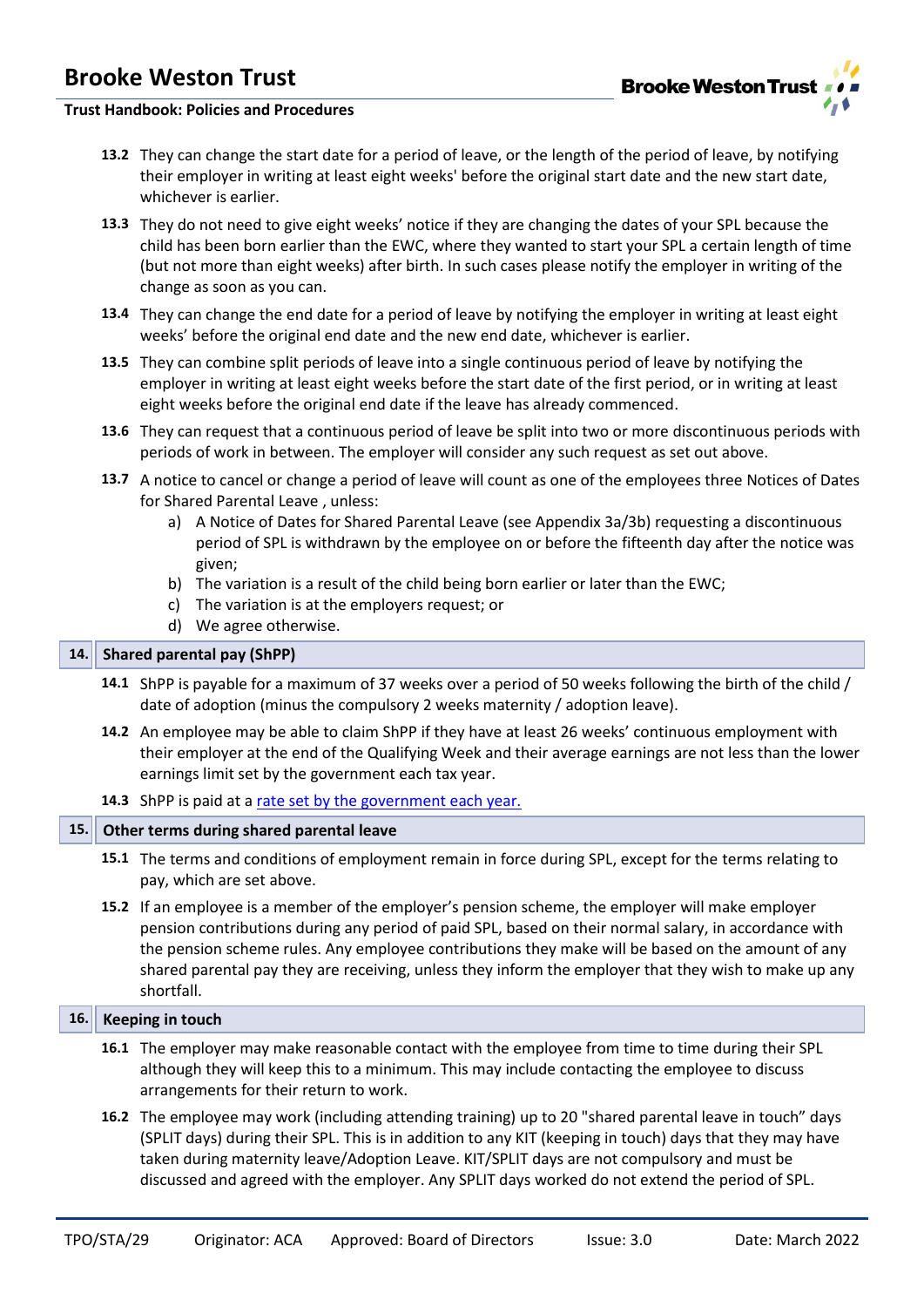

# **Trust Handbook: Policies and Procedures**

- **16.3** Each occasion worked is classed as a SPLIT Day during the SPL leave period. In other words an employee an employee cannot split their 20 SPLIT days into 40 half days.
- **16.4** The arrangements would be set by agreement with the Principal or relevant manager. The employee is not obliged to undertake any such work during SPL. In any case, the employee must not work in the two weeks after the birth or adoption.
- **16.5** Shortly before the employee is due to return to work, we may invite the employee to have a discussion (whether in person or by telephone) about the arrangements for their return. This may cover:
	- Updating the employee on any changes that have occurred during their absence
	- Any training needs the employee might have; and
	- Any changes to working arrangements
- **16.6** SPLIT days will be paid at an employee's normal pay and can be offset against SHPP. The Trust will ensure that employees do not suffer a financial detriment as a result of taking a SPLIT day.

#### **17. Returning to work**

- **17.1** If the employee wants to end a period of SPL early, they must give the employer eight weeks' prior written notice of the new return date. This should be addressed to the Principal. If they have already given the employer three Notices of Dates for Shared Parental Leave (see Appendix 3a/3b) requesting that a discontinuous period of SPL is withdrawn by them on or before the fifteenth day after the notice was given, they will not be able to end their SPL early without our agreement.
- **17.2** If they want to extend their SPL, assuming they still have unused SPL entitlement remaining, they must submit a new Notice of Dates for Shared Parental Leave (see Appendix 3a/3b) at least eight weeks before the date they were due to return to work. If they have already submitted notices they will not be able to extend their SPL without the employers agreement. If they are unable to request more SPL they may be able to request annual leave or ordinary parental leave, which will be subject to the employers need for them to be at work.
- **17.3** An employee is normally entitled to return to work in the position they held before starting SPL, and on the same terms of employment. However, if it is not reasonably practicable for the employer to allow them to return into the same position, they may give the employee another suitable and appropriate job on terms and conditions that are not less favourable, but only in the following circumstances:
	- a) if their SPL and any maternity/ adoption/maternity support leave they have taken adds up to more than 26 weeks in total (whether or not taken consecutively); or
	- b) if they took SPL consecutively with more than four weeks of ordinary parental leave.
- **17.4** If they want to change their hours or other working arrangements on return from SPL they should make a request under our Flexible Working Policy. It is helpful if such requests are made as early as possible.
- **17.5** If they decide they do not want to return to work they should give notice of resignation in accordance with their contract, however schools may choose to use their discretion.

#### **18. Policy Review**

**18.1** This policy has been implemented following consultation with the recognised trade unions and subsequent amendments and reviews will be subject to the same.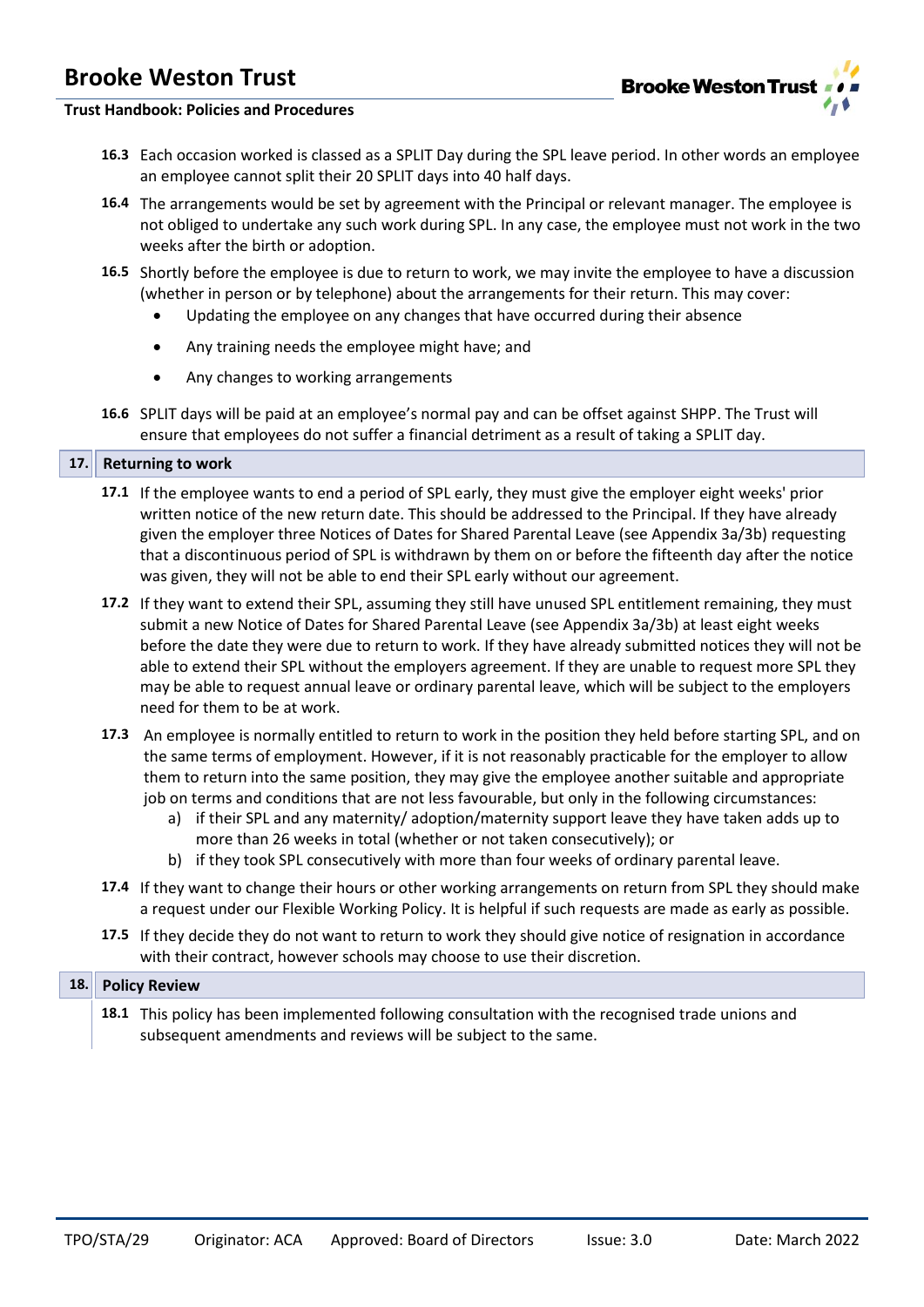

#### **Trust Handbook: Policies and Procedures**

# **Appendix 1a – Notice to Opt-In to Shared Parental Leave (Birth)**

Use this form to opt in to the shared parental leave scheme following the birth of a child. A separate form is available for adoptive parents (Appendix 1b). Please see our Shared Parental Leave Policy for more information.

If you are the child's mother you must also submit a signed **Notice to End Maternity Leave Early (Curtailment Notice)** (Appendix 2a) to bring your maternity leave entitlement to an end. Please discuss this form, in particular the dates in sections B and C, with your line manager before completing it.

#### **Section A: Basic information**

**Guidance notes.** Shared parental leave may be shared between a child's mother and either the child's father or the person who, at the date of the child's birth, is her partner. Both parties must expect to share the main responsibility for the child's upbringing.

"Partner" means the mother's spouse, civil partner, or other person living with her in an enduring family relationship, but who is not her sibling, parent, child, grandparent, grandchild, aunt, uncle, niece or nephew.

| A1 | Employee's name                                                           |  |
|----|---------------------------------------------------------------------------|--|
| A2 | Please state whether you are:<br>the child's mother<br>the child's father |  |
|    | the mother's partner                                                      |  |
| A3 | Child's expected week of birth                                            |  |
| A4 | Child's actual date of birth (if known)                                   |  |
| A5 | Child's place of birth (if known)                                         |  |

#### **Section B: Maternity leave, statutory maternity pay or maternity allowance**

**Guidance notes.** If you are the mother, please give your maternity leave (ML) dates below. If you are still on ML you must also submit an Ending Maternity Leave Early (curtailment notice) to bring your ML to an end. If you are the child's father or the mother's partner, please give the mother's ML dates. If she is not entitled to statutory ML (for example, because she is an agency worker, self-employed or unemployed), give the dates she started and ended (or will end) her statutory maternity pay (SMP) or maternity allowance (MA) period as applicable. She must give her employer notice to curtail her ML or SMP period, or give notice to the Department for Work and Pensions to curtail her MA period as appropriate.

| <b>B1</b>      | ML / SMP / MA start date    |  |
|----------------|-----------------------------|--|
| <b>B2</b>      | ML / SMP / MA end date      |  |
| B <sub>3</sub> | Total ML / SMP / MA (weeks) |  |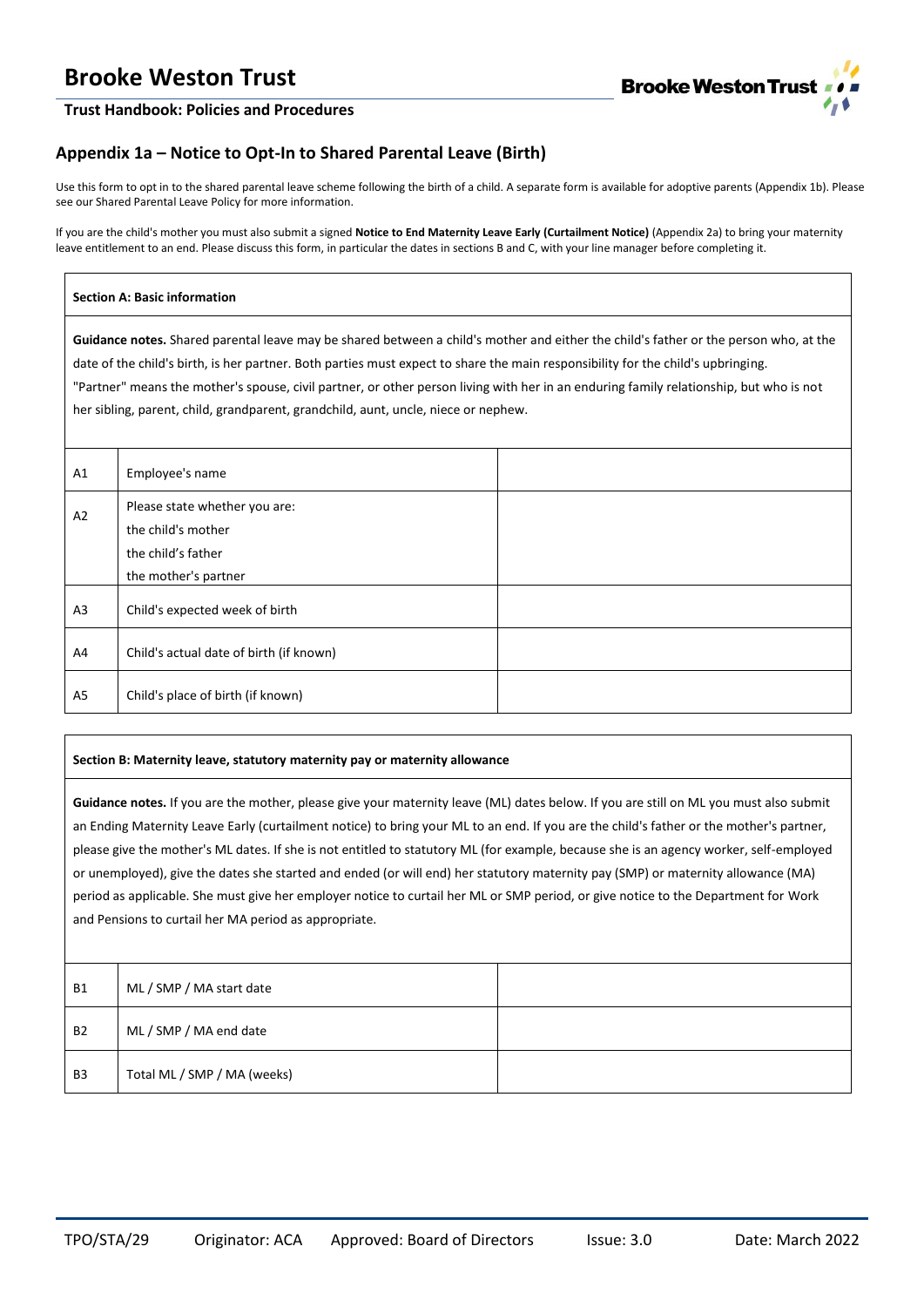

### **Trust Handbook: Policies and Procedures**

#### **Section C: Shared parental leave**

**Guidance notes.** The total shared parental leave (SPL) available is 52 weeks minus the mother's ML, SMP, or MA period (see B3).

The first period of shared parental leave cannot start until at least two weeks after the child is born and at least eight weeks after you submit this opt-in notice.

| C <sub>1</sub> | Total SPL available (whole weeks).                                                           |  |
|----------------|----------------------------------------------------------------------------------------------|--|
| C <sub>2</sub> | Number of whole weeks' SPL intended to be taken by you.                                      |  |
| C <sub>3</sub> | Number of whole weeks' SPL intended to be taken by the person<br>you will share SPL with.    |  |
| C4             | Indication of dates you would like to take shared parental leave.                            |  |
| C <sub>5</sub> | The dates in C4 will be treated as a non-binding until a period of<br>leave notice is given. |  |

| Section D: Statutory shared parental pay                                                                                                                                             |                                                                                                                                                                                                                                                                       |  |
|--------------------------------------------------------------------------------------------------------------------------------------------------------------------------------------|-----------------------------------------------------------------------------------------------------------------------------------------------------------------------------------------------------------------------------------------------------------------------|--|
| Guidance notes. The total statutory shared parental pay (ShPP) available is 39 weeks minus the mother's SMP or MA period (see B3),<br>over a period of 52 weeks following the birth. |                                                                                                                                                                                                                                                                       |  |
| D <sub>1</sub>                                                                                                                                                                       | Total ShPP available (whole weeks).                                                                                                                                                                                                                                   |  |
| D <sub>2</sub>                                                                                                                                                                       | Number of whole weeks' ShPP intended to be taken by child's<br>mother.                                                                                                                                                                                                |  |
| D <sub>3</sub>                                                                                                                                                                       | Number of whole weeks' ShPP intended to be taken by child's<br>father/mother's partner.                                                                                                                                                                               |  |
| D4                                                                                                                                                                                   | Indication of dates you wish to take SPP.                                                                                                                                                                                                                             |  |
| D <sub>5</sub>                                                                                                                                                                       | The dates in D4 will be treated as a non-binding until a notice to<br>take SPP is given. (Notice to End Maternity Leave Early<br>(Curtailment Notice) Appendix 2a)<br>If you want to treat this notice as a notice to take SPP on the<br>dates given in D4 tick here. |  |
|                                                                                                                                                                                      |                                                                                                                                                                                                                                                                       |  |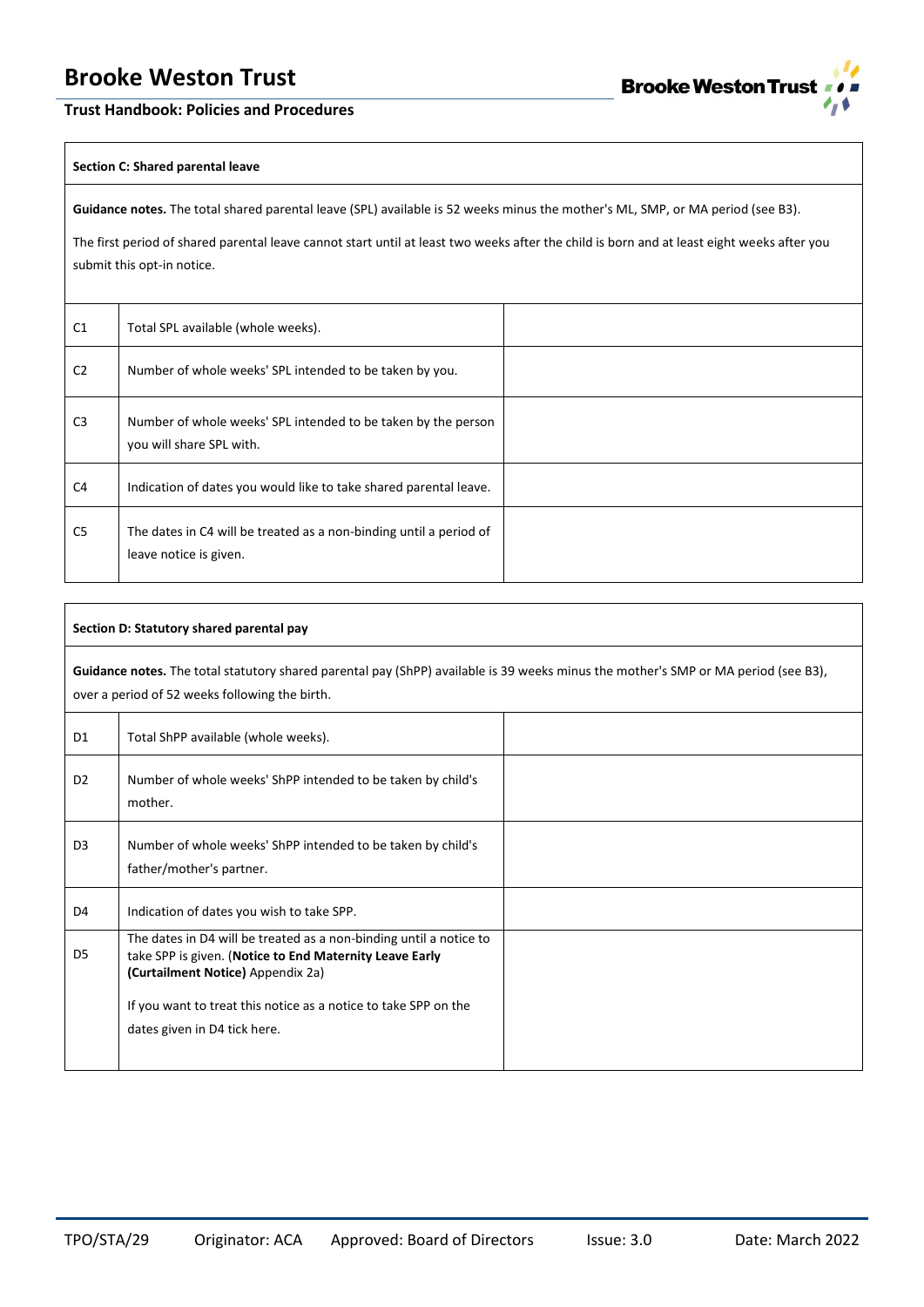**Trust Handbook: Policies and Procedures**



### **Section E: Employee's declaration**

| Guidance notes. "Child" means the child referred to in Section A. "Partner" means spouse, civil partner, or other person living with you in<br>an enduring family relationship, but not a sibling, parent, child, grandparent, grandchild, aunt, uncle, niece or nephew.<br>Please tick as appropriate |                                                                                                                                                                                                                                                                                            |  |
|--------------------------------------------------------------------------------------------------------------------------------------------------------------------------------------------------------------------------------------------------------------------------------------------------------|--------------------------------------------------------------------------------------------------------------------------------------------------------------------------------------------------------------------------------------------------------------------------------------------|--|
|                                                                                                                                                                                                                                                                                                        | I am the child's mother and I am entitled to statutory ML. I have submitted an Ending Maternity Leave Early (Curtailment<br>Notice) (or will submit it before the person I am sharing SPL with takes SPL and at least eight weeks before the first date on<br>which I intend to take SPL). |  |
|                                                                                                                                                                                                                                                                                                        | Or I am the child's father or the child's mother's partner.                                                                                                                                                                                                                                |  |
|                                                                                                                                                                                                                                                                                                        | I had at least 26 weeks' continuous employment at the end of the 15th week before the expected week of childbirth (EWC)<br>and have remained continuously employed since then.                                                                                                             |  |
|                                                                                                                                                                                                                                                                                                        | My normal weekly earnings in the eight-week period ending with the 15th week before the EWC were not less than the<br>lower earnings limit as indicated in the regulations (delete if not applicable)                                                                                      |  |
|                                                                                                                                                                                                                                                                                                        | I expect to share the main responsibility for the care of the child with the person who has completed Section F.                                                                                                                                                                           |  |
|                                                                                                                                                                                                                                                                                                        | I intend to care for the child during each week that I am on shared parental leave and receiving ShPP.                                                                                                                                                                                     |  |
|                                                                                                                                                                                                                                                                                                        | I will immediately inform my line manager if I cease to care for the child, or to otherwise satisfy the conditions for<br>entitlement to shared parental leave or ShPP.                                                                                                                    |  |
| The information I have given in this notice is accurate.                                                                                                                                                                                                                                               |                                                                                                                                                                                                                                                                                            |  |
|                                                                                                                                                                                                                                                                                                        |                                                                                                                                                                                                                                                                                            |  |
|                                                                                                                                                                                                                                                                                                        |                                                                                                                                                                                                                                                                                            |  |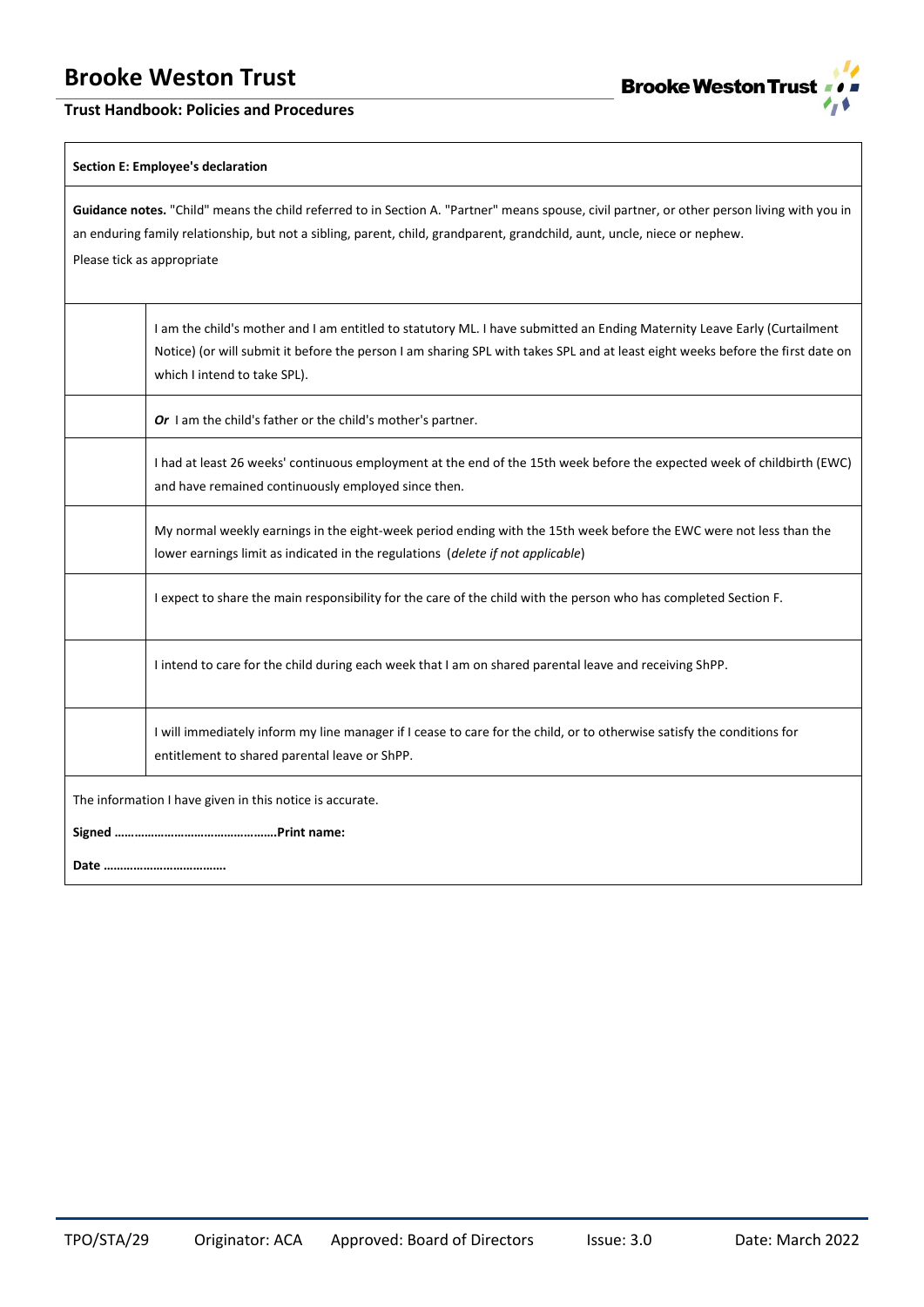

### **Trust Handbook: Policies and Procedures**

#### **Section F: Declaration by person taking shared parental leave with employee**

**Guidance notes.** "The employee" and "the child" are the employee and child referred to in Section A. If the employee is the child's mother, you must be the child's father or the mother's partner. If the employee is not the child's mother, you must be the child's mother. "Partner" means spouse, civil partner, or other person living with you in an enduring family relationship, but not a sibling, parent, child, grandparent, grandchild, aunt, uncle, niece or nephew.

| Name                                                                                                                         |                                                                                                                                                                                                             |  |
|------------------------------------------------------------------------------------------------------------------------------|-------------------------------------------------------------------------------------------------------------------------------------------------------------------------------------------------------------|--|
|                                                                                                                              | National Insurance number                                                                                                                                                                                   |  |
| Address                                                                                                                      |                                                                                                                                                                                                             |  |
| Your employer's name and address (if<br>employed) or your business address if self-<br>employed.                             |                                                                                                                                                                                                             |  |
|                                                                                                                              | Please tick as appropriate                                                                                                                                                                                  |  |
|                                                                                                                              | I am the mother of the child and I am (or was) entitled to ML, SMP or MA. I have curtailed my ML, SMP or MA, or will have<br>done so by the time your employee starts parental leave.                       |  |
|                                                                                                                              | Or I am the child's father.                                                                                                                                                                                 |  |
|                                                                                                                              | Or I am the partner of the child's mother.                                                                                                                                                                  |  |
|                                                                                                                              | I expect to share the main responsibility for the care of the child with your employee.                                                                                                                     |  |
|                                                                                                                              | I have worked in an employed or self-employed capacity in at least 26 of the 66 weeks immediately before the EWC.                                                                                           |  |
|                                                                                                                              | My average weekly earnings are at least the current regulatory amount, taking the 13 highest-earning weeks in the 66<br>weeks immediately before the EWC                                                    |  |
|                                                                                                                              | I consent to your employee taking shared parental leave and claiming ShPP as set out in this notice and will immediately<br>inform him/her if I cease to satisfy any of the conditions in this declaration. |  |
| I consent to the information in this declaration being used for the purposes of administering shared parental leave and pay. |                                                                                                                                                                                                             |  |
|                                                                                                                              |                                                                                                                                                                                                             |  |
|                                                                                                                              |                                                                                                                                                                                                             |  |
|                                                                                                                              |                                                                                                                                                                                                             |  |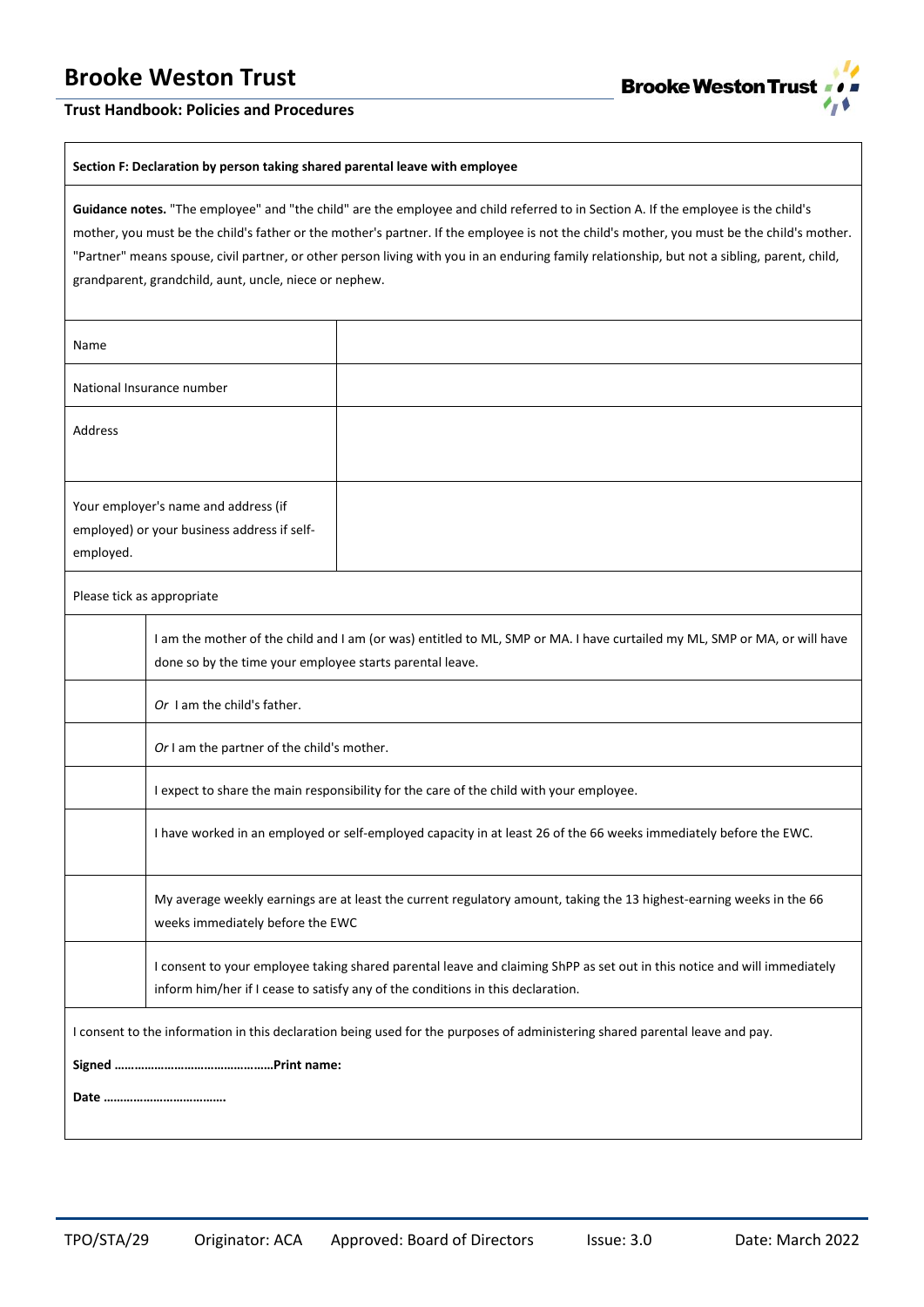

**Trust Handbook: Policies and Procedures**

# **Appendix 2a – Ending maternity leave early (Curtailment Notice) (Birth)**

I wish my ordinary/additional maternity leave period to end early on:

Insert date **Insert date Insert date**  $(4)$  the Maternity Leave Curtailment Date').

I confirm that the above date is:

At least 1 day after the end of the compulsory maternity leave period (2 weeks after the birth of my child);

At least 8 weeks after the date on which I signed and dated this Ending Maternity Leave Early (Curtailment Notice) and provided a copy to [insert role / my line manager/office of person at the Employer

I confirm that the Maternity Leave Curtailment Date is at least 1 week before the last day of my additional maternity leave period.

I understand that if this Ending Maternity Leave Early (Curtailment Notice) is submitted to my line manager after the birth of my child/children it is binding (see paragraph 7.4 of the Shared Parental Leave policy).

I understand that if this Ending Maternity Leave Early (Curtailment Notice) is submitted to my line manager prior to the birth of my child/children then I am able to revoke this notice up to six weeks after the birth.

I confirm that a copy of this Ending Maternity Leave Early (Curtailment Notice) has been provided to my line manager: insert name

Signed:

Print Name:

Date: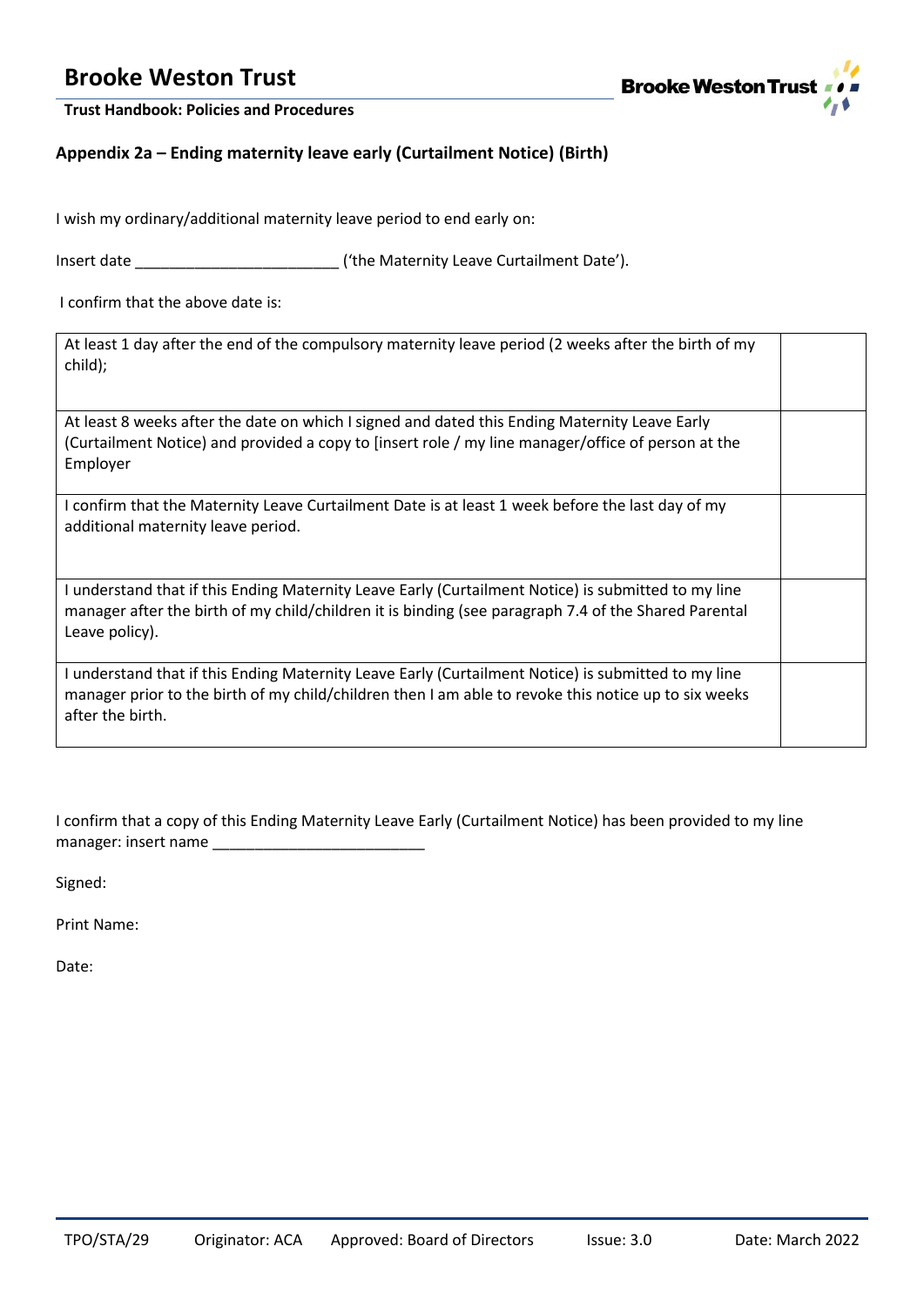

**Trust Handbook: Policies and Procedures**

# **Appendix 3a – Notice of Dates for Shared Parental Leave (Birth)**

- 1 I understand that I may not request SPL with a start or end date which is outside the period in which SPL may be taken. This is within the period which begins on the date my child is born and ends the day before my child's first birthday. If dates are requested prior to the birth of your child then you may include a start date which is expressed to be on the day on which your child is born, or a number of days following your child's birth, or the form may contain an end date expressed as a number of days following the date of the child's birth.
- 2 I understand that SPL must be taken in multiples of complete weeks, as one continuous period or up to three discontinuous periods. The minimum period of SPL which may be taken is one week.
- 3 I understand that I may give a total of three Notice of Dates for Shared Parental Leave, (including variation notices). The following notices do not count towards the three permitted notices:
	- a. A Notice of Dates for Shared Parental Leave requesting discontinuous period for SPL which is withdrawn by me on or before fifteenth day after the notice was given.
	- b. A variation notice given as the result of my child being born earlier or later than the expected week of confinement.
	- c. A variation notice given in response to a request from the school that I vary a period of leave.
	- d. Where we agree otherwise
- 4 I confirm that I would like to take shared parental leave (SPL) and the dates/s requested are:

| <b>Start Date</b> | <b>End Date</b> |
|-------------------|-----------------|
|                   |                 |
|                   |                 |

#### *Please tick A or B*

A I intend to claim shared parental leave pay for these dates

|                   | B | I do not intend to claim shared parental leave pay for these dates |          |
|-------------------|---|--------------------------------------------------------------------|----------|
| <b>Start Date</b> |   |                                                                    | End Date |
|                   |   |                                                                    |          |

#### *Please tick A or B*

A I intend to claim shared parental leave pay for these dates B I do not intend to claim shared parental leave pay for these dates

| <b>Start Date</b> | <b>End Date</b> |
|-------------------|-----------------|
|                   |                 |

#### *Please tick A or B*

A I intend to claim shared parental leave pay for these dates

B I do not intend to claim shared parental leave pay for these dates

| <b>Start Date</b> | End Date |
|-------------------|----------|
|                   |          |
|                   |          |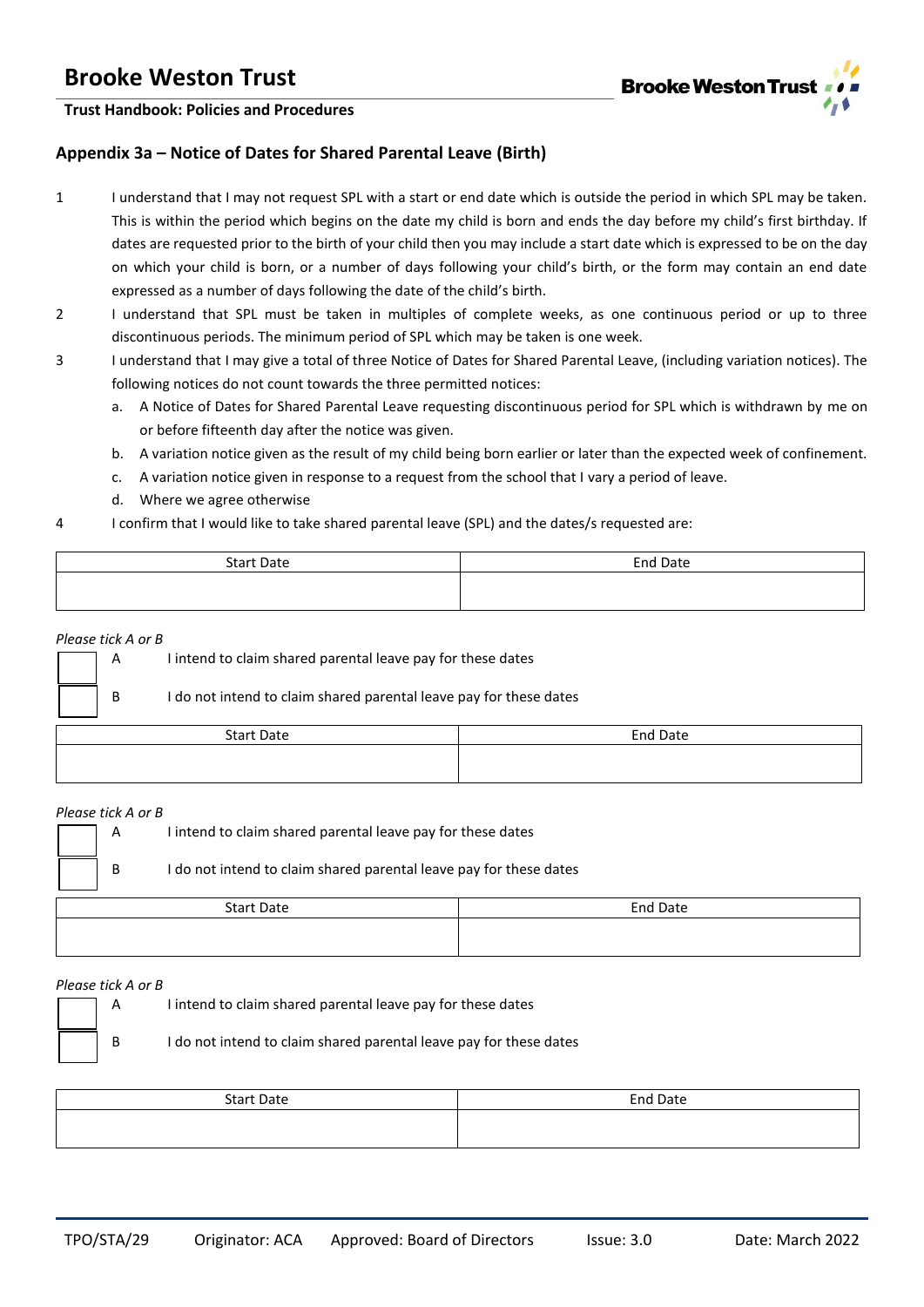**Trust Handbook: Policies and Procedures**



| Please tick A or B<br>A<br>B    | I confirm that Notice to Opt-In to Shared Parental Leave (Appendix 1a) accompanies this form.<br>I confirm that I have already presented a Notice to Opt-In to Shared Parental Leave (Appendix 1a) to my line<br>manager. |  |
|---------------------------------|---------------------------------------------------------------------------------------------------------------------------------------------------------------------------------------------------------------------------|--|
| Signed:<br>Dated:               | Print name:                                                                                                                                                                                                               |  |
| School use only<br>Received by: |                                                                                                                                                                                                                           |  |
| Date:                           | Job Title:_________________________________                                                                                                                                                                               |  |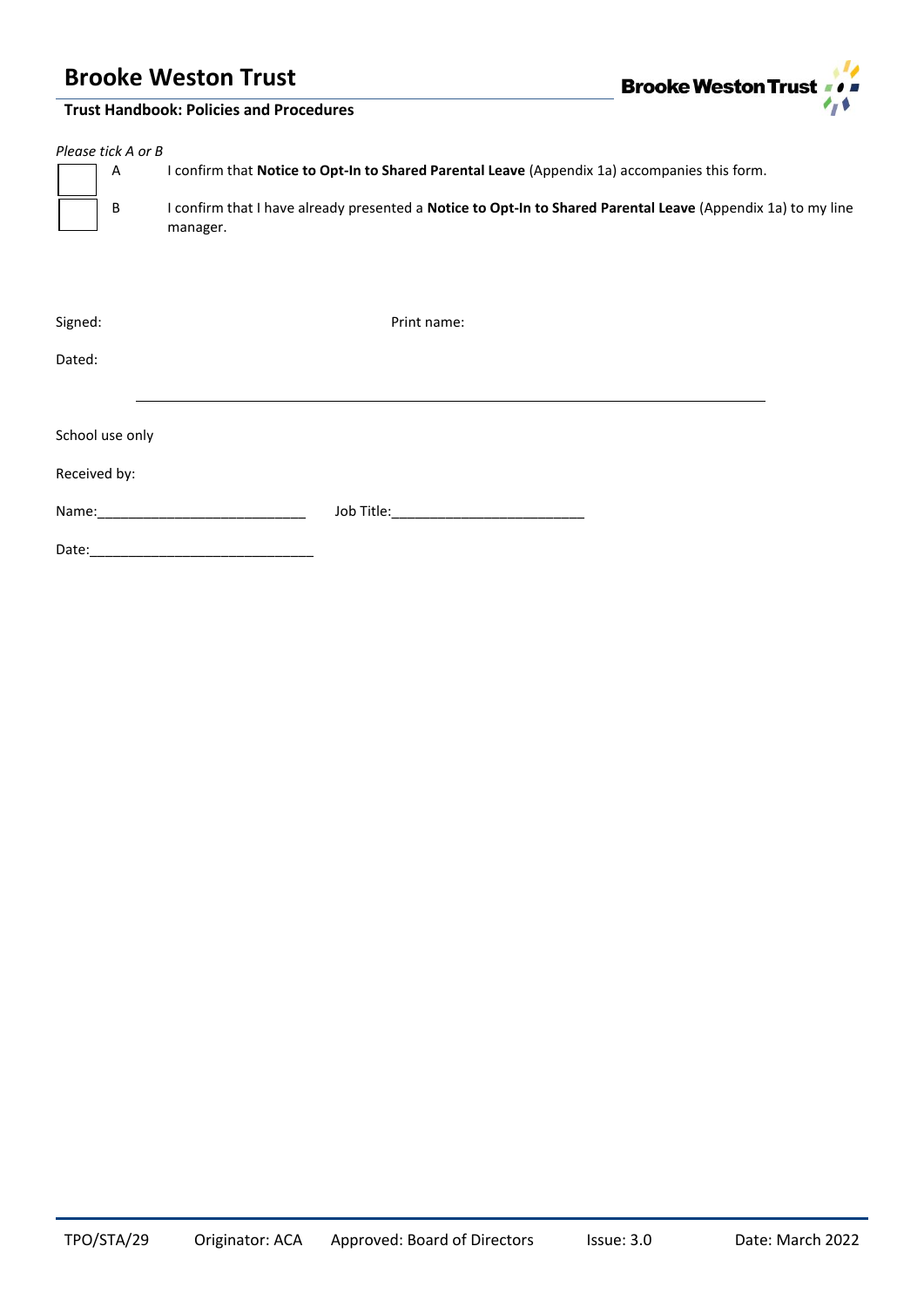

**Trust Handbook: Policies and Procedures**

# **Appendix 1b – Notice to Opt-In to Shared Parental Leave (Adoption)**

Use this form to opt in to the shared parental leave scheme following the placement of a child for adoption. A separate form is available for birth parents (Appendix 1a). Please see our Shared Parental Leave Policy for more information. If you are the child's primary adopter you must also submit a signed Notice to End Adoption Leave Early (curtailment notice) (Appendix 2b) to bring your adoption leave entitlement to an end.

Please discuss this form, in particular the dates in sections B and C, with your line manager before completing it.

#### **Section A: Basic information**

**Guidance notes.** Shared parental leave may be shared between a child's adopter and their Partner. Both parties must expect to share the main responsibility for the child's upbringing.

"Partner" means the adopter's spouse, civil partner, or other person living with the adopter in an enduring family relationship, but who is not the adopter's sibling, parent, child, grandparent, grandchild, aunt, uncle, niece or nephew.

| A <sub>1</sub> | Employee's name                                                                             |  |
|----------------|---------------------------------------------------------------------------------------------|--|
| A <sub>2</sub> | I am the child's adopter or the Partner of the child's adopter.<br>(*delete as appropriate) |  |
| A <sub>3</sub> | Child's expected week of placement for adoption                                             |  |
| A4             | Date on which the adopter was notified that they had been<br>matched with a child:          |  |
| A <sub>5</sub> | Child's place of birth (if known)                                                           |  |

#### **Section B: Adoption leave, statutory adoption pay**

**Guidance notes.** If you are the adopter, please give your adoption leave (AL) dates below. If you are still on AL you must also submit an Ending Adoption Leave Early (curtailment notice) (Appendix 2b) to bring your AL to an end.

If you are the adopter's Partner, please give the adopter's AL dates. If your Partner is not entitled to statutory AL, give the dates your Partner started and ended (or will end) her statutory adoption pay (SAP) period as applicable. The adopter must give the employer notice to curtail the AL period.

| <b>B1</b>      | AL/SAP start date      |  |
|----------------|------------------------|--|
| <b>B2</b>      | AL/SAP end date        |  |
| B <sub>3</sub> | Total AL / SAP (weeks) |  |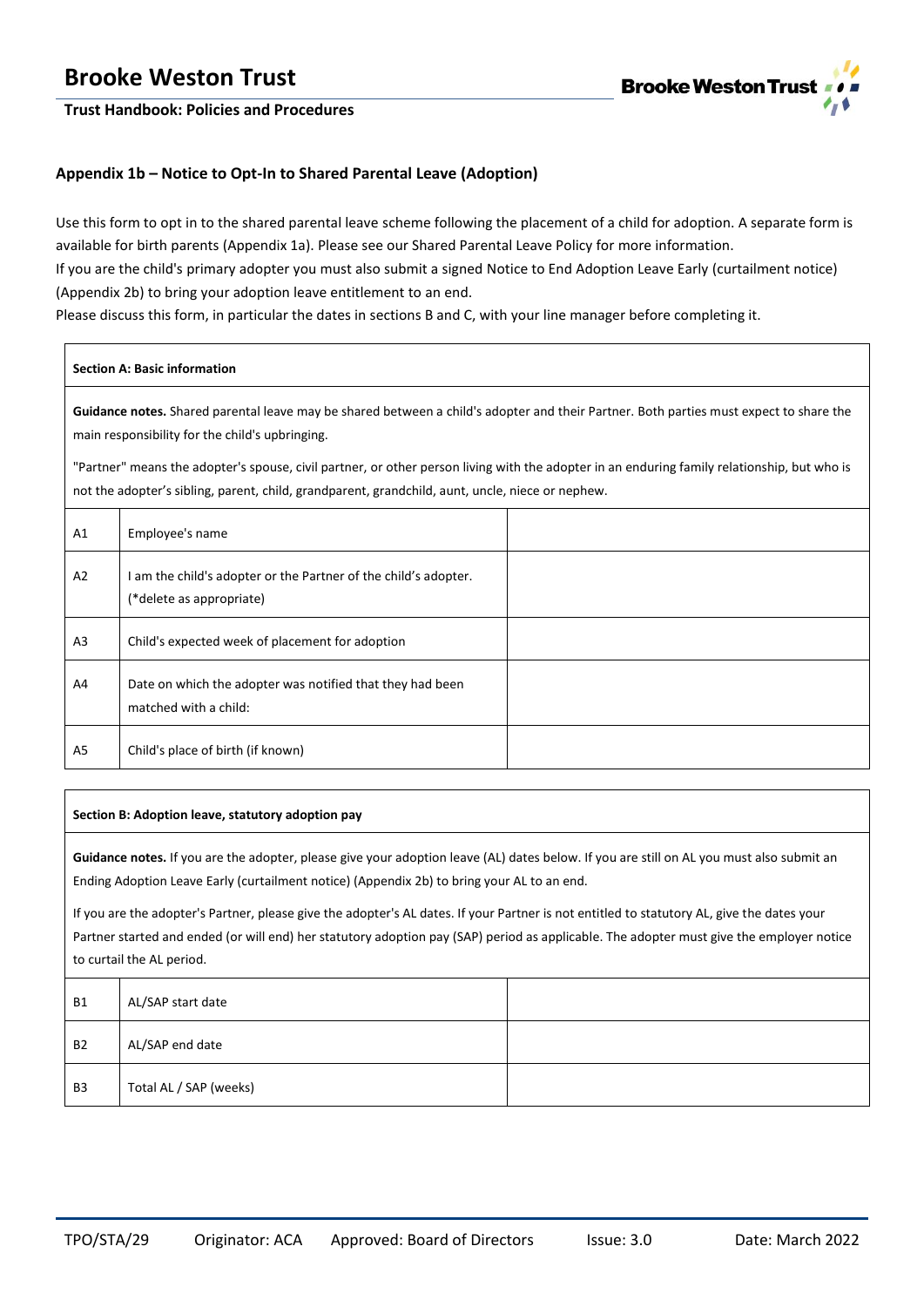

### **Trust Handbook: Policies and Procedures**

#### **Section C: Shared parental leave**

**Guidance notes.** The total shared parental leave (SPL) available is 52 weeks minus the adopter's AL period (see B3).

The first period of shared parental leave cannot start until at least eight weeks after you submit this opt-in notice.

| C1             | Total SPL available (whole weeks).                                                                                            |  |
|----------------|-------------------------------------------------------------------------------------------------------------------------------|--|
| C <sub>2</sub> | Number of whole weeks' SPL intended to be taken by you.                                                                       |  |
| C <sub>3</sub> | Number of whole weeks' SPL intended to be taken by the person<br>you will share SPL with.                                     |  |
| C <sub>4</sub> | Indication of dates you would like to take shared parental leave.                                                             |  |
| C <sub>5</sub> | The dates in C4 will be treated as a non-binding until a Notice of<br>Dates for Shared Parental Leave (Appendix 3b) is given. |  |

| Section D: Statutory shared parental pay                                                                                    |                                                                                                                                                                                                        |  |  |
|-----------------------------------------------------------------------------------------------------------------------------|--------------------------------------------------------------------------------------------------------------------------------------------------------------------------------------------------------|--|--|
| Guidance notes. The total statutory shared parental pay (SPP) available is 39 weeks minus the adopter's AL period (see B3). |                                                                                                                                                                                                        |  |  |
| D <sub>1</sub>                                                                                                              | Total SPP available (whole weeks).                                                                                                                                                                     |  |  |
| D <sub>2</sub>                                                                                                              | Number of whole weeks' SPP intended to be taken by child's<br>adopter.                                                                                                                                 |  |  |
| D <sub>3</sub>                                                                                                              | Number of whole weeks' SPP intended to be taken by child's<br>adopter's partner.                                                                                                                       |  |  |
| D4                                                                                                                          | Indication of dates you would like to take SPP.                                                                                                                                                        |  |  |
| D <sub>5</sub>                                                                                                              | The dates in D4 will be treated as a non-binding until a notice to<br>take SPP is given. (Appendix 1a) If you want to treat this notice as<br>a notice to take SPP on the dates given in D4 tick here. |  |  |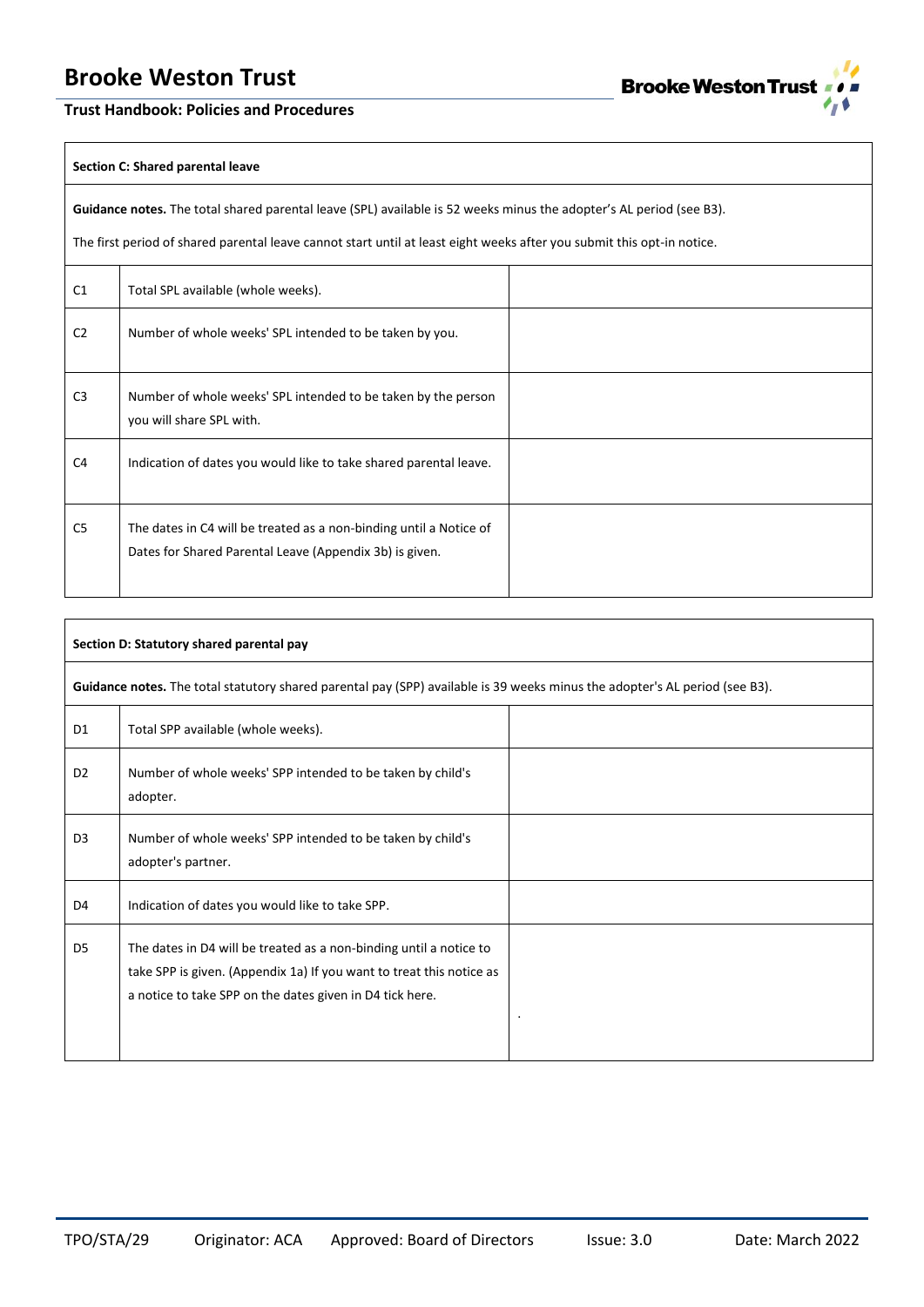**Trust Handbook: Policies and Procedures**



#### **Section E: Employee's declaration**

**Guidance notes.** "Child" means the child referred to in Section A. "Partner" means spouse, civil partner, or other person living with you in an enduring family relationship, but not a sibling, parent, child, grandparent, grandchild, aunt, uncle, niece or nephew.

Please tick as appropriate.

|             | I am the child's adopter and I am entitled to statutory AL. I have submitted an Ending Adoption Leave Early (Curtailment Notice)<br>(Appendix 2b) (or will submit it before the person I am sharing SPL with takes SPL and at least eight weeks before the first date<br>on which I intend to take SPL). |
|-------------|----------------------------------------------------------------------------------------------------------------------------------------------------------------------------------------------------------------------------------------------------------------------------------------------------------|
|             | Or I am the child's adopter's Partner.                                                                                                                                                                                                                                                                   |
|             | I had at least 26 weeks' continuous employment in the week in which I was notified of having been matched with a child for<br>adoption and have remained continuously employed since then.                                                                                                               |
|             | My normal weekly earnings in the eight-week period ending with the 15th week before the week in which the adopter is notified<br>of being matched with a child is not less than the lower earnings limit.                                                                                                |
|             | I expect to share the main responsibility for the care of the child with the person who has completed Section F.                                                                                                                                                                                         |
|             | I intend to care for the child during each week that I am on shared parental leave and receiving ShPP.                                                                                                                                                                                                   |
|             | I will immediately inform my line manager if I cease to care for the child, or to otherwise satisfy the conditions for entitlement to<br>shared parental leave or ShPP.                                                                                                                                  |
|             | The information I have given in this notice is accurate.                                                                                                                                                                                                                                                 |
| Signed:     |                                                                                                                                                                                                                                                                                                          |
| Print name: |                                                                                                                                                                                                                                                                                                          |
| ∩ate∙       |                                                                                                                                                                                                                                                                                                          |

Date: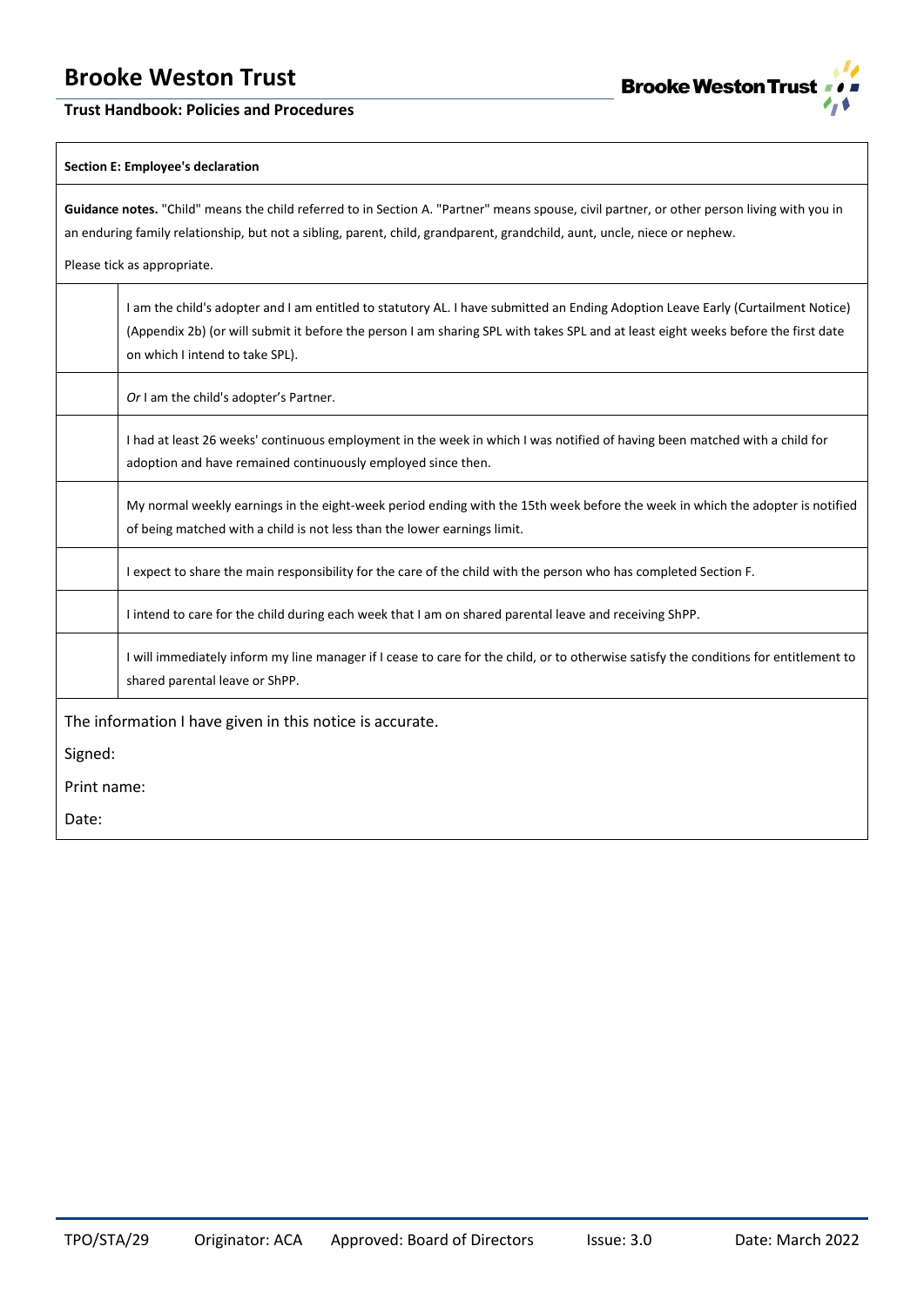

### **Trust Handbook: Policies and Procedures**

#### **Section F: Declaration by person taking shared parental leave with employee**

┱

**Guidance notes.** "The employee" and "the child" are the employee and child referred to in Section A.

If the employee is the child's adopter, you must be the adopter's Partner.

"Partner" means spouse, civil partner, or other person living with you in an enduring family relationship, but not a sibling, parent, child, grandparent, grandchild, aunt, uncle, niece or nephew.

| Name                                                                                                                         |                                                                                                                                                                                                                      |  |
|------------------------------------------------------------------------------------------------------------------------------|----------------------------------------------------------------------------------------------------------------------------------------------------------------------------------------------------------------------|--|
| Address                                                                                                                      |                                                                                                                                                                                                                      |  |
| National Insurance number                                                                                                    |                                                                                                                                                                                                                      |  |
| Your employer's name and address (if<br>employed) or your business address if<br>self-employed.                              |                                                                                                                                                                                                                      |  |
|                                                                                                                              | Please tick as appropriate                                                                                                                                                                                           |  |
|                                                                                                                              | I am the adopter of the child and I am (or was) entitled to AL. I have curtailed my AL and SAP, or will have done so by the time<br>your employee starts parental leave.                                             |  |
|                                                                                                                              | Or I am the Partner of the child's adopter.                                                                                                                                                                          |  |
|                                                                                                                              | I expect to share the main responsibility for the care of the child with your employee.                                                                                                                              |  |
|                                                                                                                              | I have worked in an employed or self-employed capacity in at least 26 of the 66 weeks immediately before the week I/your<br>employee is notified of being matched with a child.                                      |  |
|                                                                                                                              | My average weekly earnings are at least the current regulatory amount, taking the 13 highest-earning weeks in the 66 weeks<br>immediately before the week I/your employee is notified of being matched with a child. |  |
|                                                                                                                              | I consent to your employee taking shared parental leave and claiming SPP as set out in this notice and will immediately inform<br>them if I cease to satisfy any of the conditions in this declaration.              |  |
| I consent to the information in this declaration being used for the purposes of administering shared parental leave and pay. |                                                                                                                                                                                                                      |  |
|                                                                                                                              |                                                                                                                                                                                                                      |  |
|                                                                                                                              |                                                                                                                                                                                                                      |  |
|                                                                                                                              |                                                                                                                                                                                                                      |  |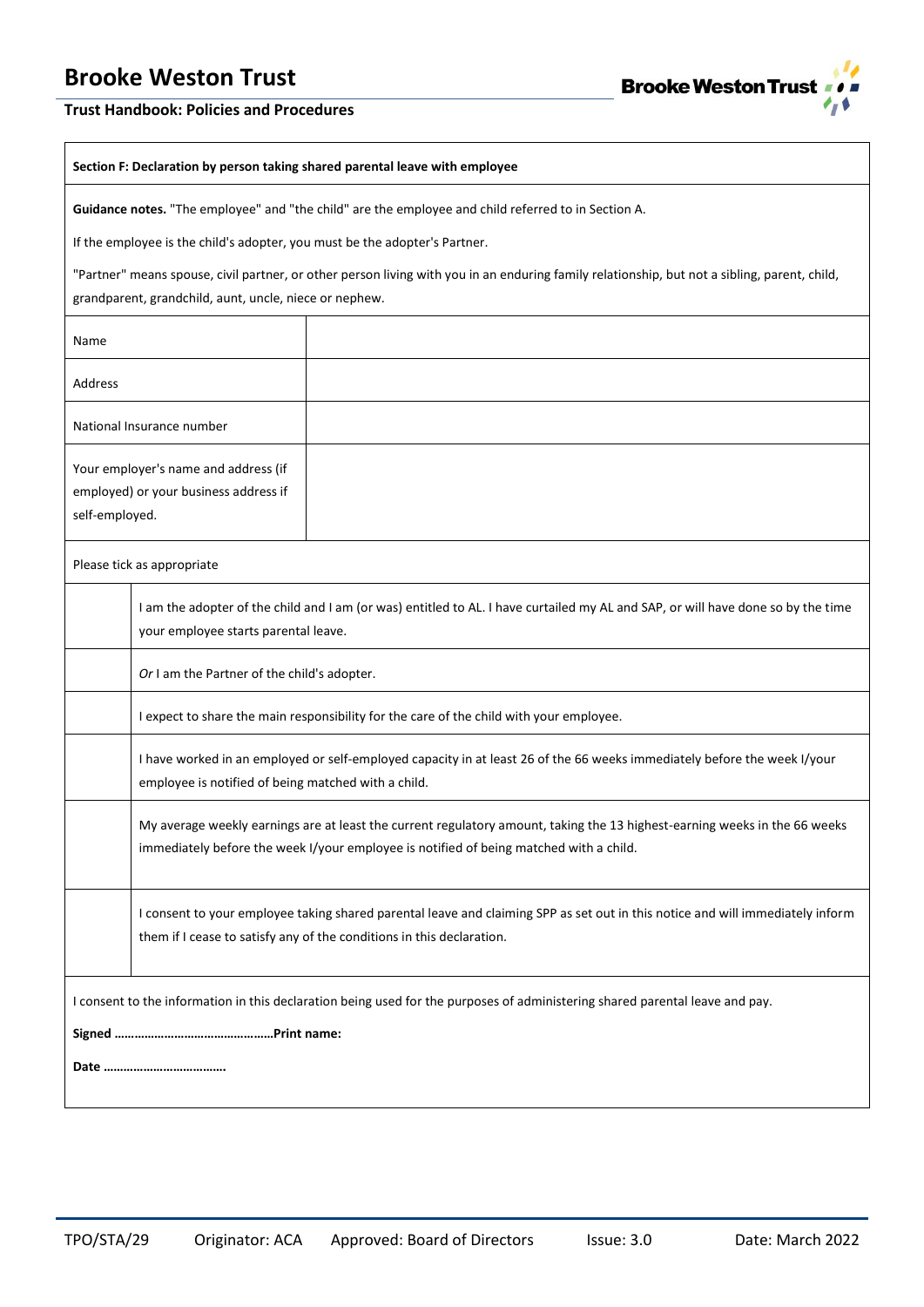

**Trust Handbook: Policies and Procedures**

**Appendix 2b – Ending Adoption Leave Early (Curtailment Notice) (Adoption)**

I wish my adoption leave period to end early on:

Insert date\_\_\_\_\_\_\_\_\_\_\_\_\_\_\_\_\_\_\_\_\_\_\_\_\_\_\_\_\_\_('the Adoption Leave Curtailment Date').

I confirm that the above date is:

|                                                                                                                                                                                                    | Please tick |
|----------------------------------------------------------------------------------------------------------------------------------------------------------------------------------------------------|-------------|
| At least 1 day after the end of the compulsory adoption leave period (2 weeks after the child was<br>placed);                                                                                      |             |
| At least 8 weeks after the date on which I signed and dated this Ending Adoption Leave Early<br>(Curtailment Notice) and provided a copy to my employer;                                           |             |
| understand that this Ending Adoption Leave Early (Curtailment Notice) is binding and cannot be<br>revoked (subject to limited circumstances in paragraph 7.4 of the Shared Parental Leave policy). |             |

I confirm that a copy of this Ending Adoption Leave Early (Curtailment Notice) has been provided to my line manager.

Insert name \_\_\_\_\_\_\_\_\_\_\_\_\_\_\_\_\_\_\_\_\_\_\_\_\_\_

Signed:

Print Name:

Date:

| School use only |            |
|-----------------|------------|
| Received by:    |            |
| Name:           | Job Title: |
| Date:           |            |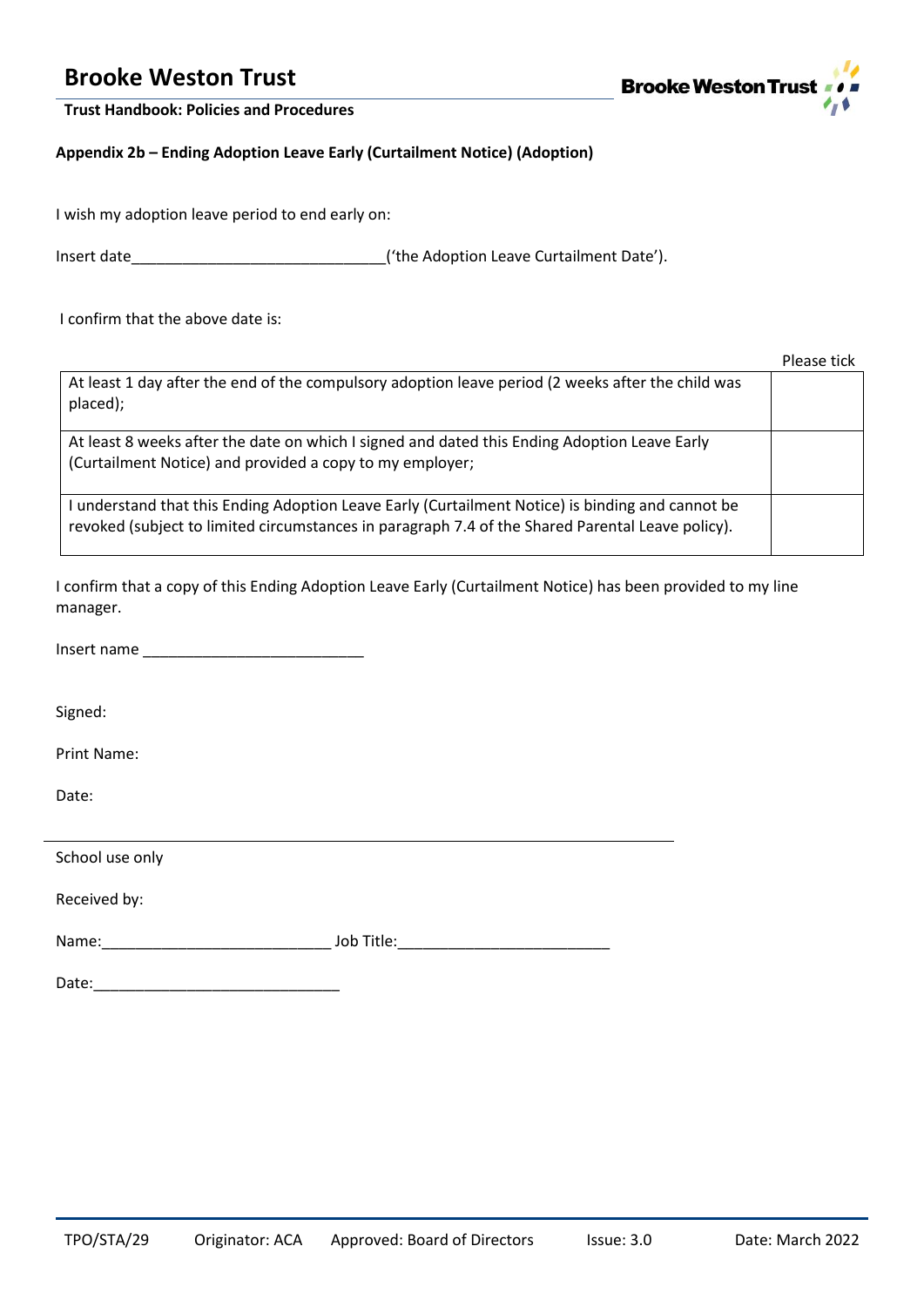

**Trust Handbook: Policies and Procedures**

### **Appendix 3b: Period of Leave Notice (Adoption)**

- 1. I understand that I may not submit a period of leave notice unless this is accompanied by a notice of entitlement and intention to take SPL (Appendix 1b).
- 2. I understand that I may not request SPL with a start or end date which is outside the period in which SPL may be taken. This is within the period which begins on the date my child is placed for adoption and ends the day before the first anniversary of the date on which my child was placed for adoption.
- 3. I understand that SPL must be taken in multiples of complete weeks, as one continuous period or up to three discontinuous periods. The minimum period of SPL which may be taken is one week.
- 4. I understand that I may give a total of three periods of leave notices, (including variation notices). The following notices do not count towards the three permitted notices:
	- a) A period of leave notice requesting discontinuous period of SPL which is withdrawn by me on or before fifteenth day after the notice was given.
	- b) A variation notice given as a result of the child being placed with me earlier or later than the expected placement date.
	- c) A variation notice given in response to a request from the school that I vary a period of leave.
	- d) We agree otherwise.
- 5. I confirm that I would like to take shared parental leave (SPL) and the dates requested are below.

| <b>Start Date</b> | <b>End Date</b> |
|-------------------|-----------------|
|                   |                 |
|                   |                 |

*Please tick A or B*

A I intend to claim shared parental leave pay for these dates

B I do not intend to claim shared parental leave pay for these dates

| <b>Start Date</b> | End Date |
|-------------------|----------|
|                   |          |

#### *Please tick A or B*

A I intend to claim shared parental leave pay for these dates

B I do not intend to claim shared parental leave pay for these dates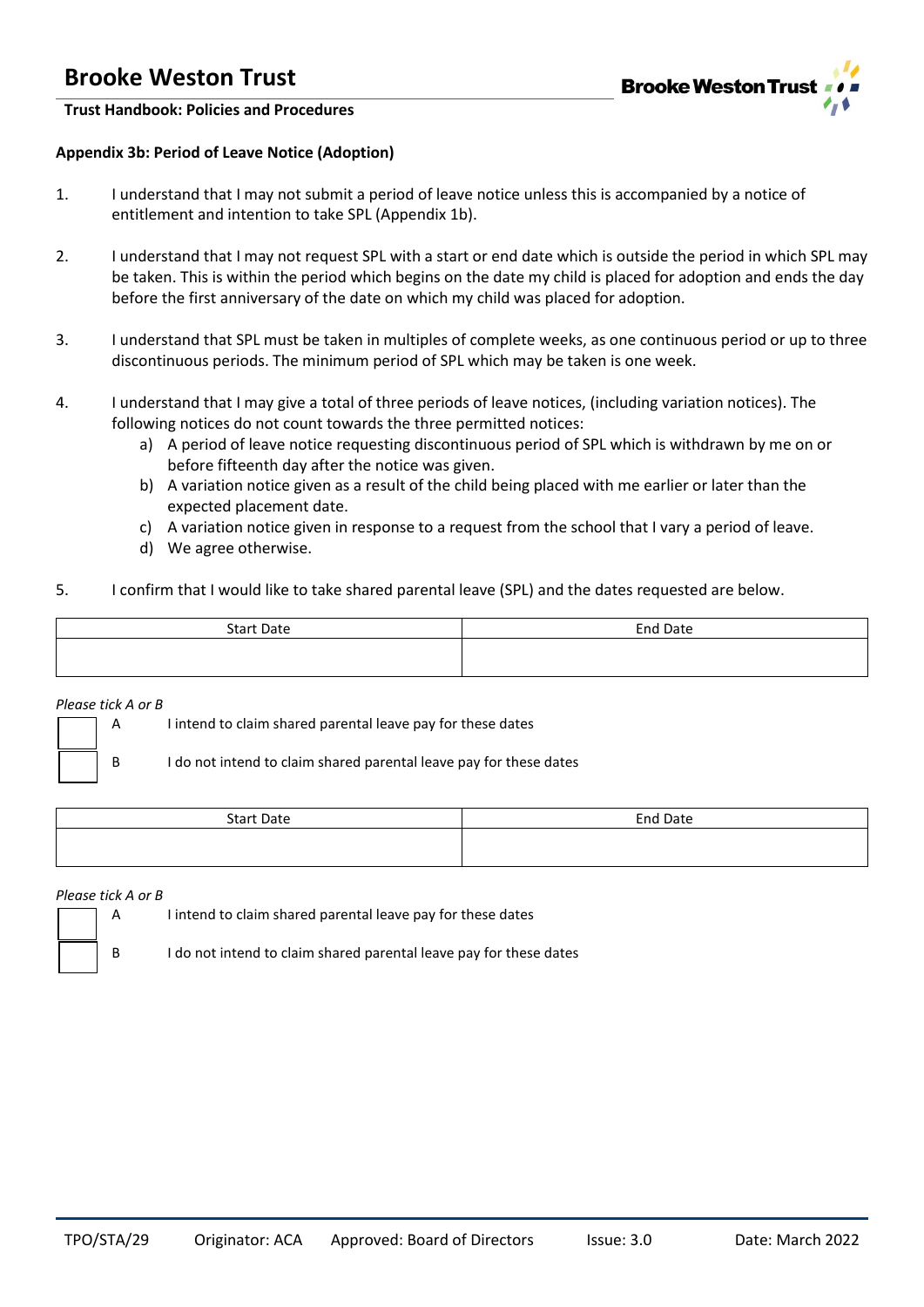

# **Trust Handbook: Policies and Procedures**

| <b>Start Date</b> | End Date |
|-------------------|----------|
|                   |          |

# *Please tick A or B*

| $\parallel$ A | I intend to claim shared parental leave pay for these dates        |
|---------------|--------------------------------------------------------------------|
|               | I do not intend to claim shared parental leave pay for these dates |

| <b>Start Date</b> | <b>End Date</b> |
|-------------------|-----------------|
|                   |                 |

#### *Please tick A or B*

A I confirm that **Notice to Opt-In to Shared Parental Leave** (Appendix 1b) accompanies this form.

B I confirm that I have already presented a **Notice to Opt-In to Shared Parental Leave** (Appendix 1b) to my line manager.

| Signed: | Print name: |
|---------|-------------|
|---------|-------------|

Date:\_\_\_\_\_\_\_\_\_\_\_\_\_\_\_\_\_\_\_\_\_\_\_\_\_

School use only

### Received by:

Name:\_\_\_\_\_\_\_\_\_\_\_\_\_\_\_\_\_\_\_\_\_\_\_\_\_\_\_ Job Title:\_\_\_\_\_\_\_\_\_\_\_\_\_\_\_\_\_\_\_\_\_\_\_\_\_

Date:\_\_\_\_\_\_\_\_\_\_\_\_\_\_\_\_\_\_\_\_\_\_\_\_\_\_\_\_\_